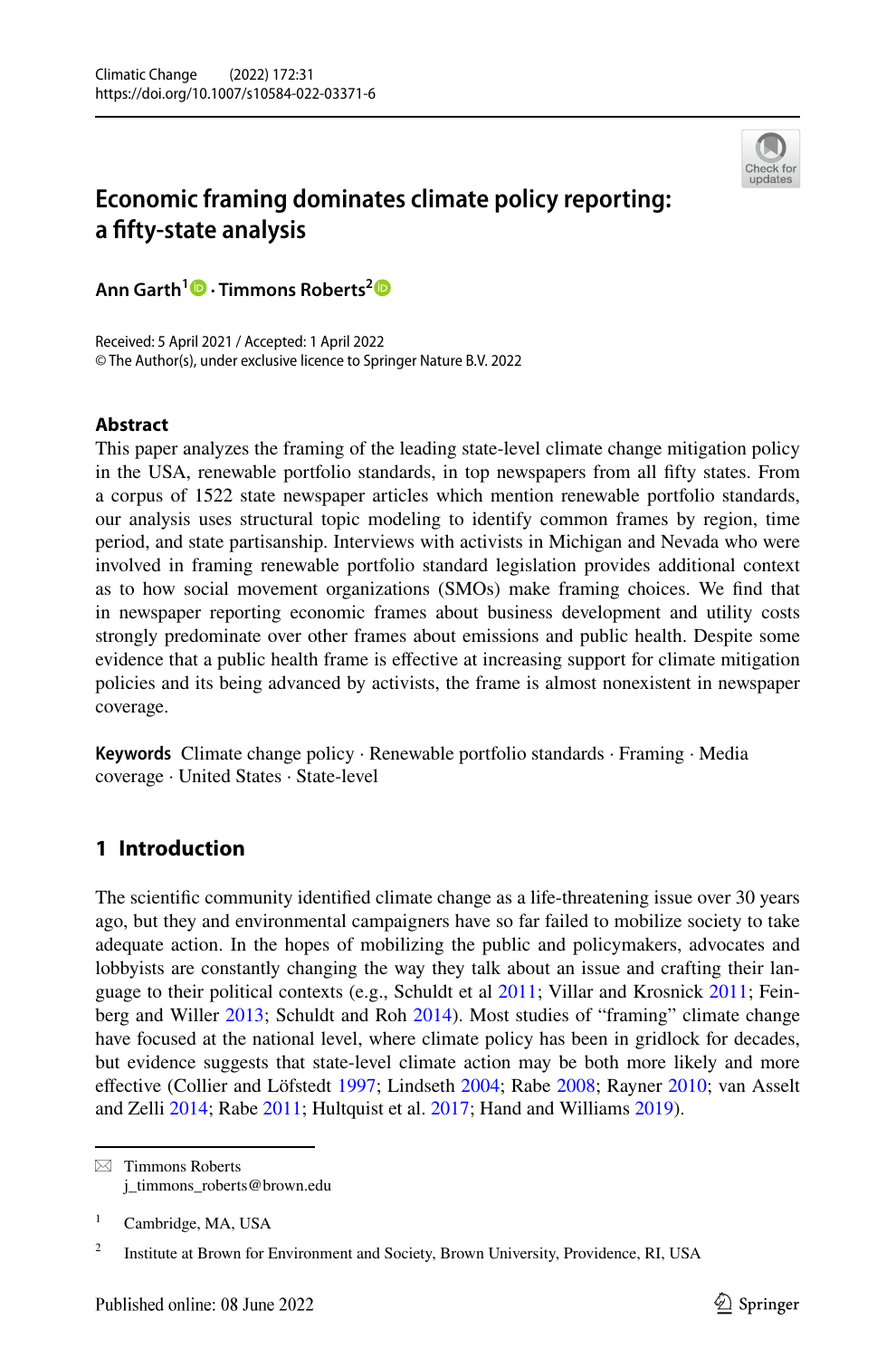We explore the framing of a particularly successful climate change mitigation policy which has been raised in all ffty state legislatures, and passed in more than half: renewable portfolio standards (Stokes and Breetz [2018](#page-20-4); National Conference of State Legislators n.d.). Renewable portfolio standards (RPSs) are arguably the foremost climate policy in the USA, associated with about "half of all growth in US renewable electricity generation and capacity since 2000" (Barbose [2018,](#page-18-1) p. 3). They require that some set percentage of the electricity utilities sell comes from renewable sources by a certain date (Bromley-Trujillo et al [2016](#page-18-2)). Targets, timelines, and defnitions vary across states, but the basic structure of the legislation is the same nationwide (Stokes and Breetz [2018;](#page-20-4) National Conference of State Legislators n.d.). This consistency in legislation provides a unique opportunity to compare policy framing by states, which vary in terms of majority party in power, by region, and to examine shifts in how the benefts of renewable energy have been framed over time.

Our main research questions are: *Which frames are being used to discuss state-level renewable energy targets? How do frames in newspaper reporting difer in conservative or liberal states and in diferent regions? How have frames changed over time?*

To explore these questions, we systematically collected the text from up to ffty articles with RPS-related keywords from the most popular daily newspaper by circulation in each US state. This yielded 1522 articles mentioning renewable portfolio standards. To analyze the frames in these texts, we conducted topic modeling (LDA) using MALLET software. Rather than individually reading through each text in a dataset to identify frames (known as "hand-coding"), topic modeling uses computer software to identify "topics," i.e., clusters of words that often appear in the same texts. We chose to focus our analysis on four main frames: a frame about utility costs, a frame about business development/jobs, a frame about climate change/reducing emissions, and a frame about pollution/public health. Our central fnding is that in spite of their disputed ability to motivate people, economic frames about business development and utility costs were predominant in reporting about RPSs at the state level, across types of states, and rather consistently over time.

We also conducted exploratory interviews with NGO advocates regarding RPS legislation in states where legislative battles were taking place (Michigan and Nevada), to learn what frames they used and how they made choices about how to frame.

Before turning to the fndings, we briefy review how the framing literature has been applied to the issue of climate change, and describe the dataset we built and the topic modeling methods we applied to that data. We then describe our results, which strongly support recent fndings that economic framings of climate action dominate in America. We conclude by putting forward a modest research agenda to better understand why this might be, and what framings might be more efective.

## **1.1 Framing, climate change, and renewable energy**

Framing involves highlighting some aspects of an issue instead of others (Myers et al. [2012](#page-19-7)). Diferent frames tell diferent stories about the issue (Snow [2004](#page-20-5)); they identify problems, ascribe causality, assign blame, and often suggest what should be done to address the problem (Snow and Benford [1988;](#page-20-6) Entman [1993;](#page-19-8) Trumbo [1996](#page-20-7); Benford and Snow [2000;](#page-18-3) Snow et al [2018](#page-20-8)). Successful frames are argued to be specifc and targeted, empirically supported, internally consistent, deployed by credible sources, in line with their audience's experiences and existing worldviews, and emphasizing issues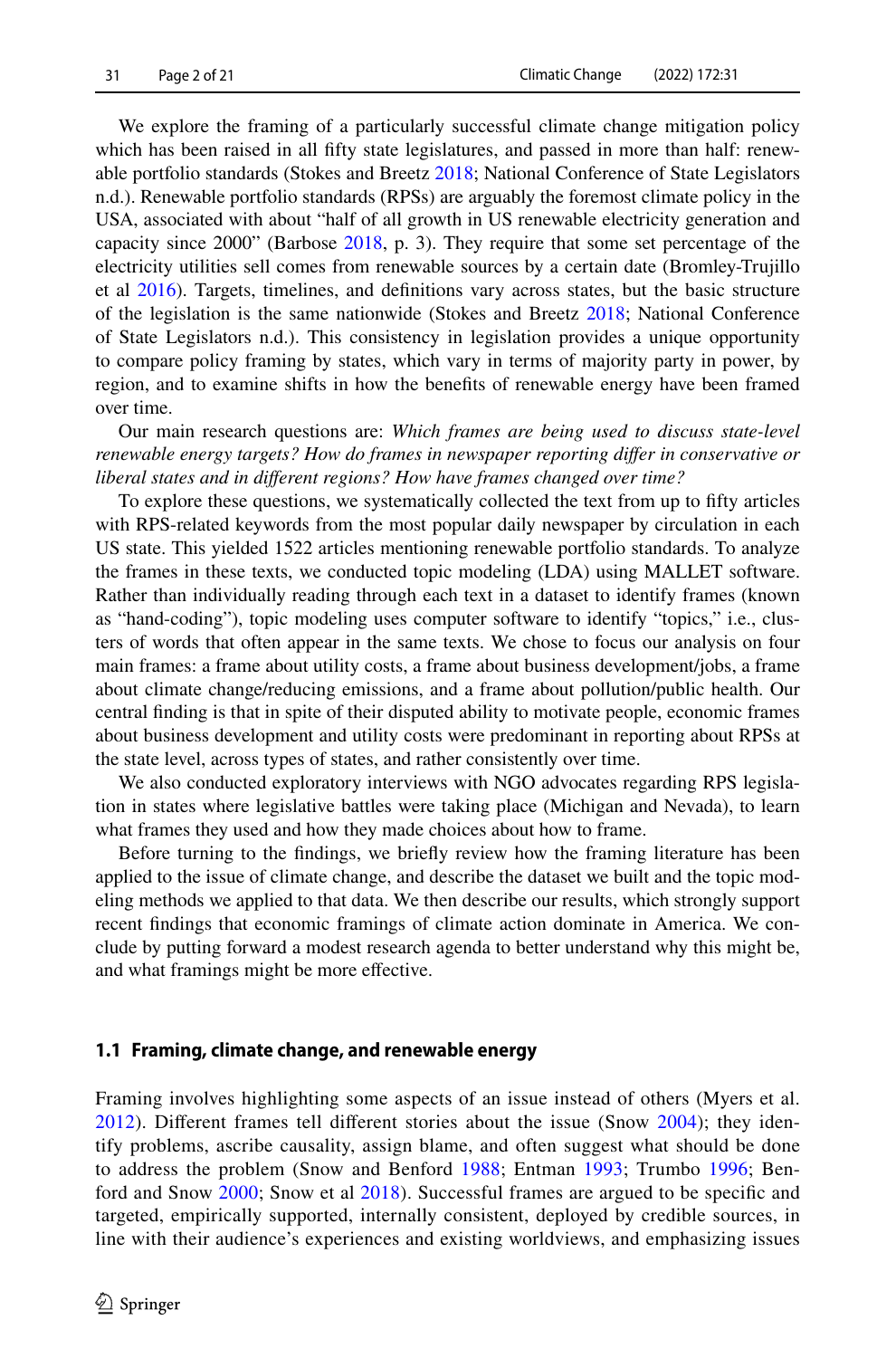which are central to their audience's lives (Price and Tewksbury [1997](#page-19-9); Benford and Snow [2000;](#page-18-3) Druckman [2001](#page-18-4); Nisbet [2009a;](#page-19-10) Elzen et al. [2011](#page-19-11); Lupia [2013;](#page-19-12) Ketelaars [2016](#page-19-13); Snow et al. [2018](#page-20-8)).

Frames are not all-powerful (Scheufele [1999;](#page-20-9) Druckman [2001\)](#page-18-4), but framing does impact people's views, both generally and in the context of climate change (Price and Tewksbury [1997;](#page-19-9) Kinder [1998](#page-19-14); Druckman [2001](#page-18-4); Carmichael and Brulle [2017](#page-18-5)). Political context and ideology can signifcantly afect the impact of frames related to climate change (Schuldt et al. [2011;](#page-20-0) Villar and Krosnick [2011](#page-20-1); Feinberg and Willer [2013;](#page-19-0) Schuldt and Roh [2014;](#page-20-2) Zhou [2016](#page-20-10); Carmichael et al. [2017\)](#page-18-6). Framing may also directly infuence legislators (Hess et al [2016\)](#page-19-15), and given that legislators are at least somewhat responsive to their constituencies (Miler [2016](#page-19-16); Tromborg and Schwindt-Bayer [2019](#page-20-11)), framing's impact on citizen views suggests it may afect policy outcomes. Frames can also have an impact on elite views, which have been shown to drive climate policy (Carmichael and Brulle [2017](#page-18-5)).

Studies focusing on framing and renewable portfolio standards (RPSs) provide key insights for this study. A 2007 paper evaluating RPS case studies in 5 states found that advocates of renewable portfolio standards often emphasize the economic development impacts of renewable energy rather than the climate mitigation impacts (Rabe [2007b](#page-19-17)). Hess et al. [\(2016](#page-19-15)) used quantitative and qualitative methods to study how renewable energy and energy efficiency legislative proposals were framed in conservative US states, finding that tax reductions and incentives were the most successful. The only experimental research on RPS framing found that a frame about RPSs increasing utility bills led to a dramatic reduction in support for RPS legislation, while a frame about RPSs creating jobs increased support (Stokes and Warshaw [2017\)](#page-20-12). This research also found that air pollution and partisanship frames increased support for legislation, but three frames emphasizing climate change had null effects. These studies represent some of the only work on RPS framing, and given that RPSs are one of the leading forms of state-level climate change mitigation policy, the limited work on this issue is an important research gap.

Other experimental work about climate change in general fnd that a public health frame prompts more pro-mitigation feelings than environmental and national security frames, including for respondents who are doubtful or dismissive of climate change (Maibach et al. [2010;](#page-19-18) Myers et al. [2012](#page-19-7)). Similarly, a wide array of actors consistently emphasize nonclimate-related "co-benefts" when explaining their climate-related actions, rather than justifying those actions solely based on the need to mitigate climate change (Betsill [2001;](#page-18-7) Lindseth [2004;](#page-19-1) Vasi [2006](#page-20-13); Rabe [2007a;](#page-19-19) Boudet [2011\)](#page-18-8). These co-benefts (i.e., frames) primarily focus on economic impacts such as energy savings, economic development, creating jobs/attracting businesses and workers, as well as air pollution, urban livability/transportation, non-climate-related environmental benefts, and energy independence/security (Betsill [2000](#page-18-9); Lindseth [2004](#page-19-1); Vasi [2006](#page-20-13); Rabe [2007a,](#page-19-19) [2008;](#page-19-2) Wood et al. [2014;](#page-20-14) Karapin [2018\)](#page-19-20). However, this research does not quantitatively evaluate which co-benefts are cited most often.

Other research has identifed commonly used frames in popular discourses about climate change, all of which seem to create signifcant barriers to action on climate change (Hajer and Versteeg [2005;](#page-19-21) Ereaut and Segnit [2006](#page-19-22); Stoknes [2014](#page-20-15); Wetts [2020a](#page-20-16)). Unlike the practical, issue-specifc frames used to evaluate climate mitigation policies, these frames are primarily focused on how concerned to be about climate change, who should mitigate it, and whether its economic impacts will be higher costs or job creation (Ereaut and Segnit [2006;](#page-19-22) Nisbet [2009b;](#page-19-23) Stoknes [2014](#page-20-15); Caniglia et al. [2015;](#page-18-10) see also Brulle and Norgaard [2019\)](#page-18-11). However, most of this work uses hand-coding (limiting the size of data sets) and/or interviews and process tracing rather than quantitative evaluation. Furthermore, this work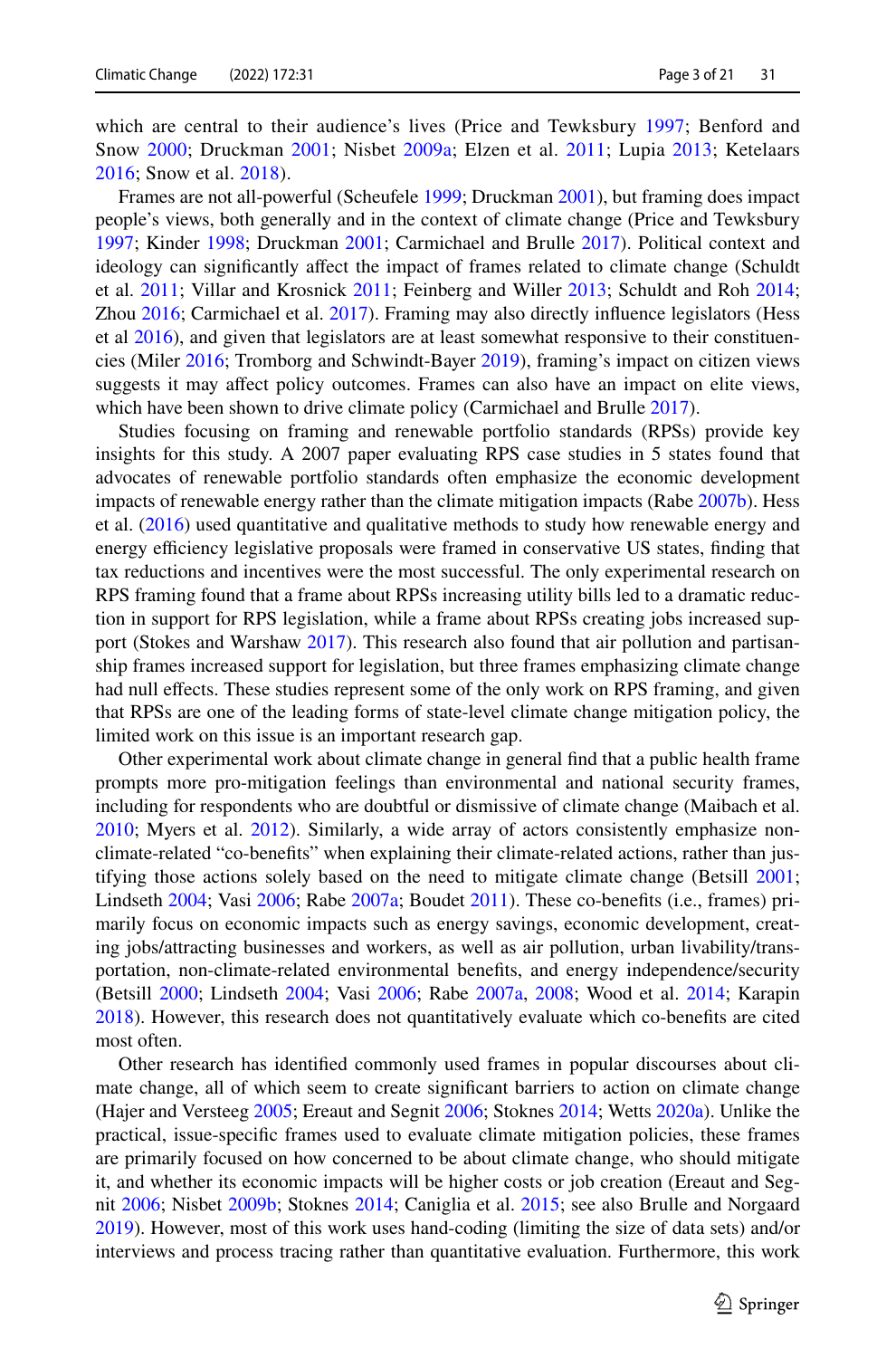focuses on climate change in general, rather than climate change mitigation policies such as renewable portfolio standards.

Benford and Snow pioneered studies of how social movements use frames and adjust to changing contexts by abandoning unsuccessful frames and creating or borrowing new ones (Ellingson [1995](#page-18-12); Benford and Snow [2000;](#page-18-3) Cress and Snow [2000\)](#page-18-13). If social movement organizations (SMOs) are powerful early in a cycle of protest, they can create dominant "master frames" (Snow and Benford [1988](#page-20-6), p. 212) which transform how people understand issues (Snow [2004\)](#page-20-5). This literature focuses on complex "collective action frames" which mobilize and attract supporters and "neutralize or demobilize adversaries" (Snow et al. [2018,](#page-20-8) p. 395).

Wetts [\(2020a](#page-20-16)) systematically reviews framings by environmental SMOs in the USA and fnds they have largely adopted neoliberal and elite framings, which she associates with the failure of the movement to move national climate policy. However, there has been little analysis of when and how environmental SMOs adopt frames from elsewhere, and when and how they push their preferred frames into broader public discourse.<sup>1</sup>

This paper evaluates frame prominence using a larger dataset than other work (e.g., Ereaut and Segnit [2006](#page-19-22)) and using structural topic modeling rather than hand-coding; the only comparable paper in terms of dataset and methodology is Wetts ([2020a\)](#page-20-16), which has a diferent focus (SMO press releases rather than newspaper articles about RPSs). Furthermore, the existing literature fails to analyze changes in framing over time (Caniglia et al. [2015](#page-18-10)) despite the fact that changes in political and social context may infuence which frames are mobilized and which are resonant (Ellingson [1995](#page-18-12); Brulle and Benford [2012](#page-18-14)), a research gap which this paper seeks to address. Additionally, despite wide partisan differences between US states in terms of views on climate change and government intervention (e.g., Pew Research Center [2019](#page-19-24)), and despite the fact that most tangible action on climate has been at the state level, there has been limited focus on framing across states, and the work that has been done generally includes only a few states (e.g., Rabe [2007b\)](#page-19-17) or samples by region (Hess et al. [2016\)](#page-19-15). By taking a state-by-state approach that includes all 50 states, this paper addresses these research gaps. This paper also focuses on a specifc policy (RPSs) rather than climate change in general, unlike much of the literature. Finally, the qualitative section of this paper adds to the existing literature on SMO framing of environmental issues, and is able to conduct some preliminary analyses of how SMO frames compare to newspaper frames in the same areas.

## **2 Methods**

### **2.1 Frames**

We chose to focus our study on four main categories of frames: frames about business development, frames about utility costs, frames about climate change/reducing emissions, and frames about pollution/public health. These frames have a relatively narrow scope (focused on the specifc impacts of a specifc policy) and thus difer from frames about

<span id="page-3-0"></span><sup>&</sup>lt;sup>1</sup> One exception is Reber and Berger ([2005\)](#page-20-17), who found that frames used by the Sierra Club "appeared about three times more often [in newspaper articles] than [those] of competing political actors" (193). However, this paper's dataset was composed of newspaper articles mentioning the Sierra Club, potentially biasing the results.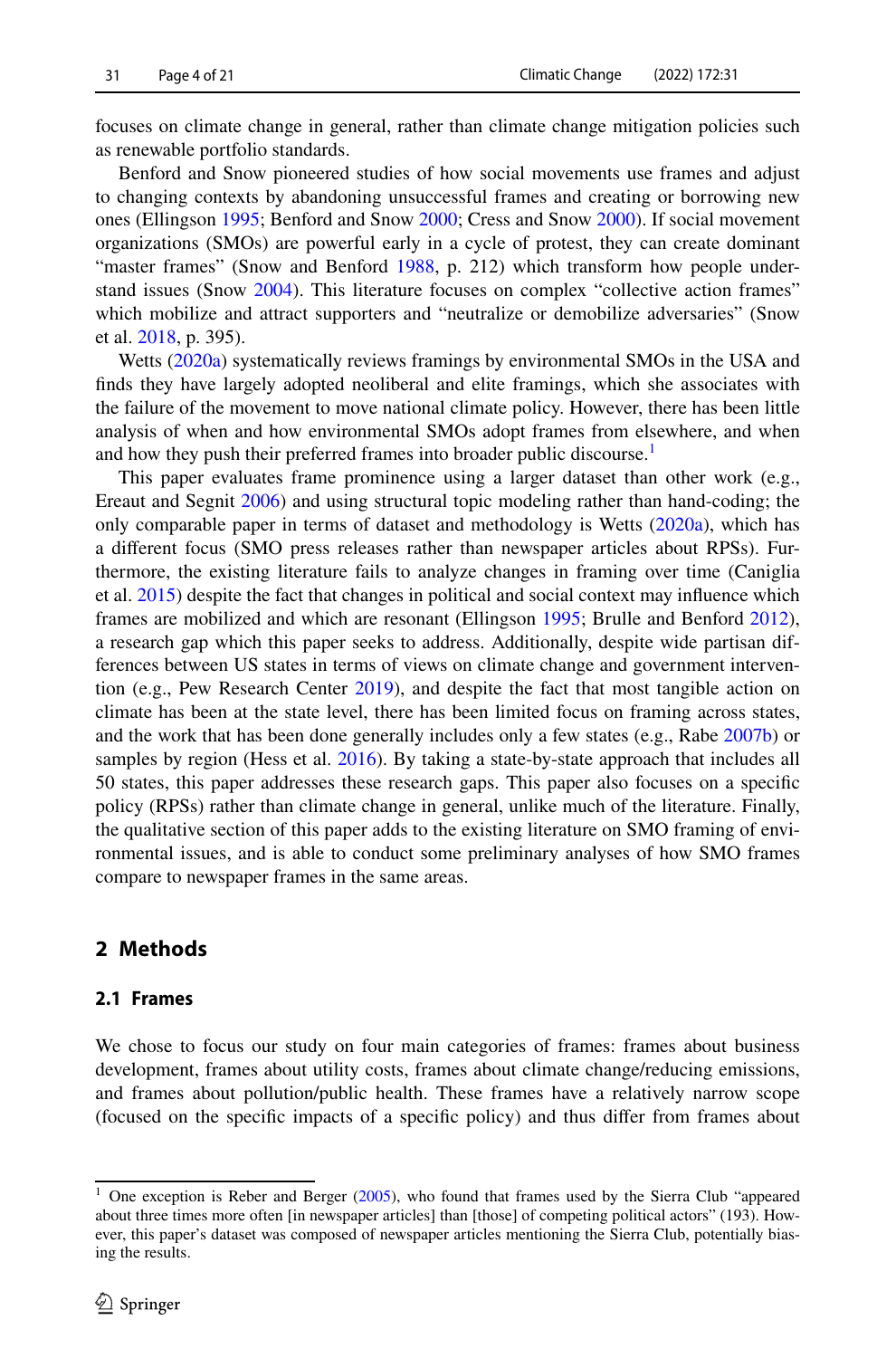climate change in general, which tend to focus on more complex and theoretical issues such as how about concerned one should be about climate change and how best to mitigate it (Ereaut and Segnit [2006;](#page-19-22) Nisbet [2009b;](#page-19-23) Stoknes [2014;](#page-20-15) Caniglia et al. [2015](#page-18-10)). We chose to focus on frames related to specifc policy impacts, rather than more theoretical frames, for a few reasons.

First, as we discuss in greater depth below, the topic modeling software that we used for this research struggles to capture tone, making it difficult to evaluate complex and theoretical frames. By contrast, topic modeling software can more efectively capture frames focusing on policy impacts, because they use specifc and distinct words depending on the frame (e.g., "jobs" and "companies" for a business development frame or "rates" and "utility" for a utility costs frame).

Second and more importantly, we were more interested in analyzing frames related to policy impacts. Climate change is not mitigated through a general belief that it matters but through specifc policies which reduce carbon emissions, those specifc policies have impacts beyond reducing carbon emissions, and lawmakers and citizens consider all of a proposed law's impacts when evaluating it. This means that the fate of climate mitigation depends to a signifcant extent on factors not related to climate change at all, such as the economic or health impacts of climate mitigation legislation. We believe that evaluating these impacts is crucially important to understanding how climate mitigation occurs (or does not); so in this paper, we chose to analyze frames relating to the specifc policy outcomes of a specifc climate change mitigation policy. The four frames we focused on (business development, utility costs, climate change/reducing emissions, and pollution/public health) are comprehensive of the main impacts of RPSs and many other climate change mitigation policies. Additionally, they appear in the literature on framing of climate mitiga-tion policies (Rabe [2007b,](#page-19-17) [2008](#page-19-2); Maibach et al. [2010;](#page-19-18) Myers et al. [2012;](#page-19-7) Karapin  $2018$ ).<sup>2</sup>

Finally, the four frames we chose to focus on are all used in the only experimental study of RPS framing (Stokes and Warshaw [2017](#page-20-12)). Analyzing them in this paper allows us to evaluate how often newspaper articles use the frames which are experimentally successful in driving pro-RPS attitudes, with implications for the success (or lack thereof) of climate mitigation legislation in the USA.

### **2.2 Data sources**

From the most popular daily newspaper by circulation in each US state, $3$  we captured the text of articles which included keywords related to renewable portfolio standards.<sup>4</sup> For a

<span id="page-4-0"></span><sup>2</sup> If our topic modeling had identifed a frame about another impact of RPSs (for example, a frame about the national security benefts of shifting away from foreign oil as an energy source) we would have noted that in the paper and integrated it into our analyses. No such frames appeared at any meaningful level beyond the four frames that we chose to focus on.<br><sup>3</sup> The source for the top daily newspaper by circle

<span id="page-4-1"></span><sup>3</sup> The source for the top daily newspaper by circulation was media analysis company Agility PR. The top newspaper for Wisconsin and Minnesota (the Star Tribune) was the same, leaving us with 49 newspapers. We gathered articles using the Newsstream and Access World News databases and newspaper websites.

<span id="page-4-2"></span><sup>&</sup>lt;sup>4</sup> The full search string used was: "renewable portfolio standard," "renewable portfolio standards," "renewable energy portfolio standard," "renewable energy portfolio standards," "renewable energy standard," "renewable energy standards," "renewable alternative portfolio standard," "renewable alternative portfolio standards," "alternative energy portfolio standard," and "alternative energy portfolio standards." In most cases articles were available from the 1990s or earlier, though in a few states only articles from more recent years were available.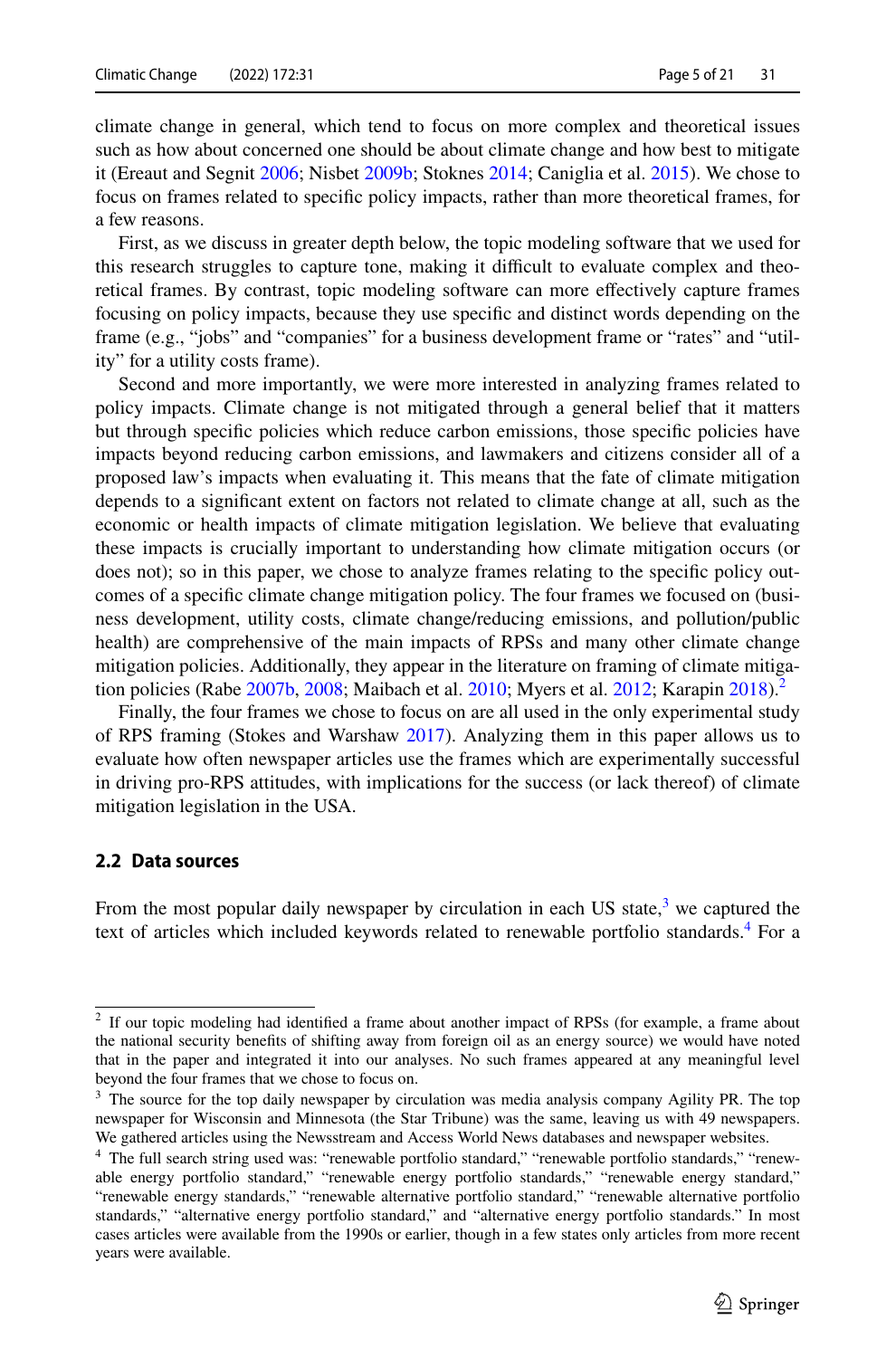full list of the newspapers used for each state, see Table [1.](#page-7-0) We removed duplicate articles and visual media.<sup>[5](#page-5-0)</sup>

## **2.3 Analysis categories**

We first identified frames across our full dataset  $(n=2328)$  articles, average 47.5 articles per newspaper). However, given the large disparity in number of articles captured per newspaper, we sought to reduce the disproportionate impact of a few states by capping the dataset at 50 articles per state. Articles to include in the capped dataset were selected randomly. Our final dataset, therefore, was 1522 articles mentioning renewable portfolio standards spanning the years 1997–2019, for an average of 31.1 articles per newspaper.

For regional analyses, we divided our dataset into common regional divisions—the West,<sup>[6](#page-5-1)</sup> Southwest,<sup>[7](#page-5-2)</sup> South,<sup>[8](#page-5-3)</sup> Midwest,<sup>[9](#page-5-4)</sup> and Northeast.<sup>10</sup> We next divided our data into time periods. To ensure that we had a sufficiently-large sample size in each period, we decided upon 5-year time period increments and worked backwards from 2019, when the research was conducted. The number of papers declined dramatically over time, so in order to maintain a sufficient sample size, we combined all articles prior to 2004 into one category. Thus, the time period categories were  $2015-2019$  ( $n = 457$ ) articles), 2010–2014 (*n* = 597 articles), 2005–2009 (*n* = 392 articles), and 1997–2004  $(n=76 \text{ articles})$ . Finally, we analyzed the data by partisanship, measured by how each state voted in the five most recent presidential elections at the time of writing (2000, 2004, 2008, 2012, 2016).<sup>[11](#page-5-6)</sup> We recognize that state partisanship may not correspond with the partisan lean of state newspapers, but we were unable to find a metric of state newspaper partisanship for all of the newspapers in our sample and across the entire time period of our sample, so we used overall state partisanship as a proxy. We also recognize that votes in the five most recent presidential elections is only one potential proxy for overall partisan identification and that others might produce different results; we chose to use votes in presidential elections because it is a simple and consistent proxy.

<span id="page-5-2"></span><sup>7</sup> Oklahoma, Texas, New Mexico, Colorado, Arizona, Utah; *n*=246 articles.

<span id="page-5-0"></span><sup>&</sup>lt;sup>5</sup> Some newspapers publish all letters to the editor as one article. To avoid allowing unrelated letters to the editor to skew our results, we kept only letters to the editor that referenced RPSs.

<span id="page-5-1"></span><sup>6</sup> Washington, Oregon, California, Nevada, Montana, Idaho, Wyoming, Hawaii, Alaska; *n*=291 articles.

<span id="page-5-3"></span><sup>8</sup> West Virginia, Virginia, Kentucky, Tennessee, North Carolina, South Carolina, Georgia, Florida, Alabama, Mississippi, Arkansas, Louisiana; *n*=161 articles.

<span id="page-5-4"></span><sup>9</sup> Ohio, Michigan, Indiana, Wisconsin, Illinois, Minnesota, Iowa, Missouri, North Dakota, South Dakota, Nebraska, Kansas; *n*=398 articles.

<span id="page-5-5"></span><sup>&</sup>lt;sup>10</sup> Maine, Vermont, New Hampshire, Massachusetts, New York, Rhode Island, Connecticut, Pennsylvania, New Jersey, Maryland, Delaware; *n*=426 articles.

<span id="page-5-6"></span><sup>11</sup> Conservative states category: Alabama, Alaska, Arizona, Arkansas, Florida, Georgia, Idaho, Indiana, Kansas, Kentucky, Louisiana, Mississippi, Missouri, Montana, Nebraska, North Carolina, North Dakota, Ohio, Oklahoma, South Carolina, South Dakota, Tennessee, Texas, Utah, West Virginia, and Wyoming (26 states,  $n=615$  articles). Liberal states category: California, Colorado, Connecticut, Delaware, Hawaii, Illinois, Iowa, Maine, Maryland, Massachusetts, Michigan, Minnesota, Nevada, New Hampshire, New Jersey, New Mexico, New York, Oregon, Pennsylvania, Rhode Island, Vermont, Virginia, Washington, and Wisconsin (24 states,  $n=907$  articles).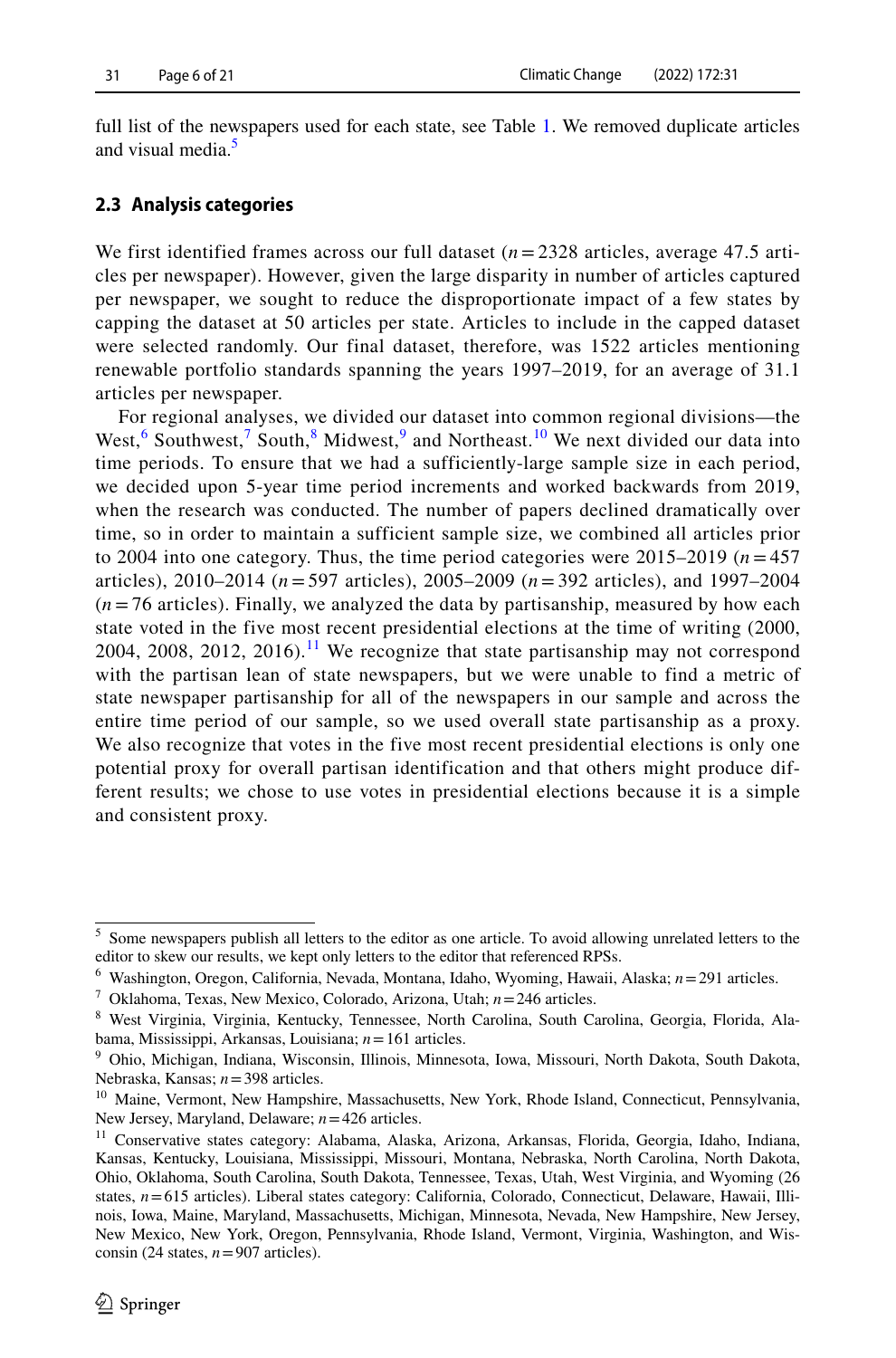## <span id="page-6-2"></span>**2.4 Topic modeling**

We used a computer-based text analysis method called structural topic modeling (STM) to identify frames, operationalized as clusters of related words rather than a single phrase like "climate change."<sup>[12](#page-6-0)</sup> Rather than individually reading through each text in a dataset to identify frames (known as "hand-coding"), STM computer software takes as its input an entire corpus of texts. From this corpus, the software identifes and returns a list of "topics": clusters of words that often appear in the same texts. The software also evaluates the prominence of each topic based on which topics are most likely to occur in any given article. Topic prominence is operationalized by the software as a "weight" variable assigned to each topic; higher weights indicate that a topic is more prominent in the data.

Once the topic modeling software has generated its list of word clusters, researchers eliminate incoherent or irrelevant word clusters and label the remaining word clusters as frames (Mohr and Bogdanov [2013](#page-19-25)). Because frame labeling is subjective, this work must be done by hand.

Topic modeling mirrors common language patterns, and it reduces the potential for bias and increases reliability when analyzing large datasets, compared to hand-coding (DiMaggio et al [2013](#page-18-15); Mohr and Bogdanov [2013;](#page-19-25) Roberts et al [2014\)](#page-20-18). However, because text analysis software looks for words which appear together consistently, it is good at identifying issues that are being discussed but is not able to evaluate subtler diferences regarding *how* those issues are discussed. This means that researchers cannot easily distinguish between pro-RPS, anti-RPS, and more mixed frames—for example, a pro-RPS business development frame (e.g., "increased renewable energy production will support the local solar industry") would likely not be diferentiated from an anti-RPS business development frame (e.g., "RPSs will hurt local coal mining and lead to job losses"). We chose to use topic modeling despite these limitations because it allowed us to analyze a much larger dataset than would have been possible using hand-coding.<sup>[13](#page-6-1)</sup>

The topic modeling software we used requires researchers to decide how many word clusters to have the software generate. In line with Wetts [\(2020a](#page-20-16)), we looked for a size that produced word clusters which were comprehensive of relevant frames, minimized irrelevant or extraneous frames, and did not repeat or splinter frames. We found that generating 20, 30, and 40 word clusters best accomplished this goal; so for each set of articles that we analyzed, we ran the topic modeling software three times to produce 20, 30, and 40 word clusters respectively. We then combined the word clusters from all three of these run-throughs for each analysis. From these full lists of word clusters, we removed clusters which were unclear, incoherent, unrelated to RPSs, or a blend of two unrelated frames. Because our goal was to examine frames with broad applicability, we also removed word clusters with more than  $\sim$  3 state-specific words, though we kept regional clusters. After these removals, we were left with a series of word clusters which we had to label as frames.

Labeling word clusters as frames is a subjective process. Each word cluster contains 20 words, and even word clusters which obviously represent the same frame generally have at least a few diferent words between them. We needed to ensure that word clusters which

<span id="page-6-0"></span><sup>&</sup>lt;sup>12</sup> In line with the work of Wetts ([2020a](#page-20-16)), Stoknes ([2014\)](#page-20-15), and Feinberg and Willer ([2013\)](#page-19-0).

<span id="page-6-1"></span><sup>&</sup>lt;sup>13</sup> We used the MALLET topic modeling software, as it has been used to conduct similar framing analyses (e.g., Wetts [2020a](#page-20-16)). For all analyses, we used the optimize-interval MALLET command, allowing the software to use hyperparameter optimization "to better ft the data by allowing some topics to be more promi-nent than others" ("[Topic Modeling](#page-6-2)" [n.d.\)](#page-18-16).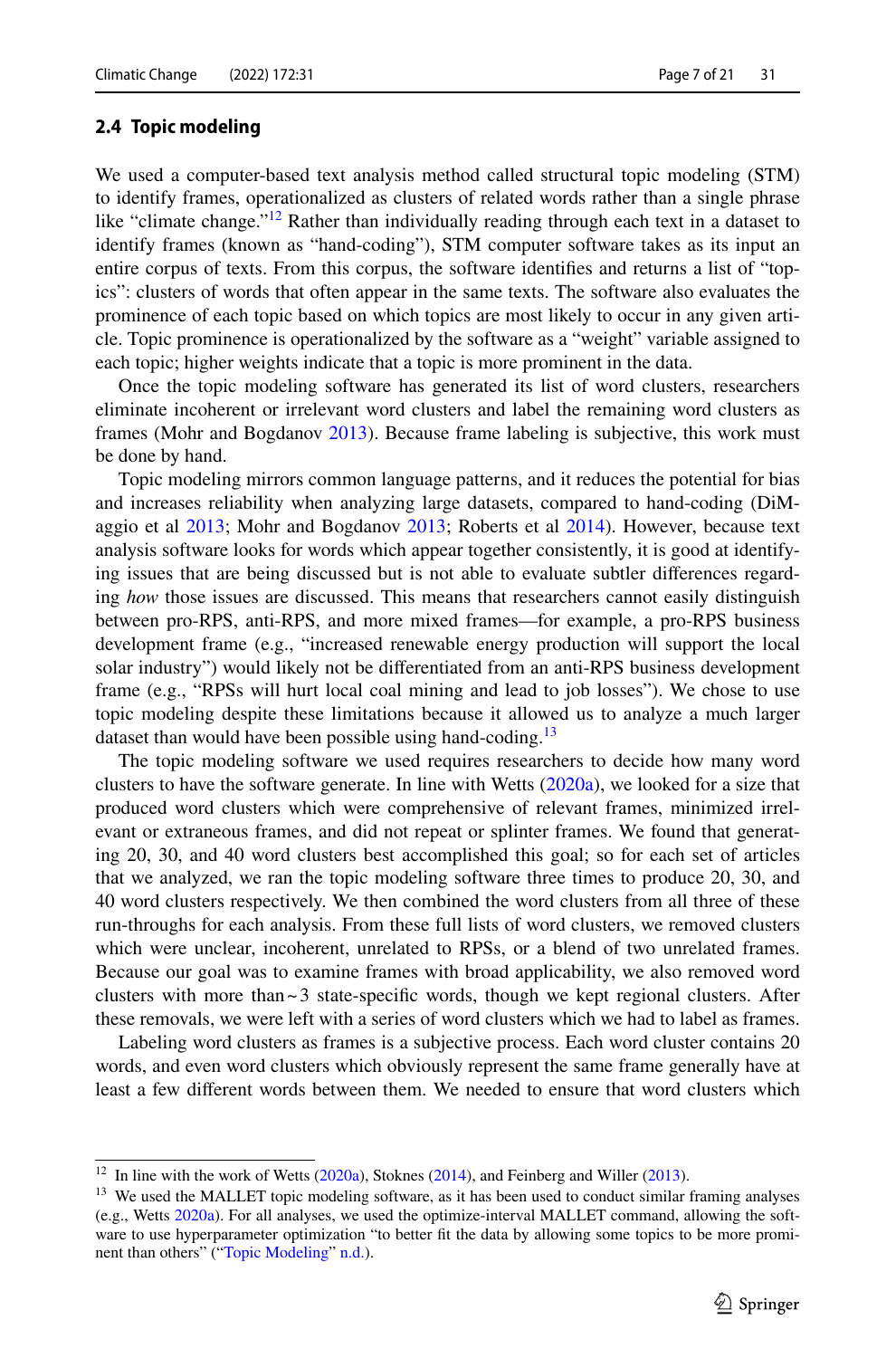| State          | Newspaper                                         | Number of<br>articles identi-<br>fied |
|----------------|---------------------------------------------------|---------------------------------------|
| Alabama        | The Birmingham News                               | 8                                     |
| Alaska         | Alaska Dispatch News                              | $\overline{c}$                        |
| Arizona        | The Arizona Republic                              | 178*                                  |
| Arkansas       | Southwest Times Record                            | $\overline{4}$                        |
| California     | Los Angeles Times                                 | $51*$                                 |
| Colorado       | The Denver Post                                   | $266*$                                |
| Connecticut    | <b>Hartford Courant</b>                           | 19                                    |
| Delaware       | Wilmington News Journal                           | 75*                                   |
| Florida        | Tampa Bay Times                                   | 46                                    |
| Georgia        | Atlanta Journal-Constitution                      | 17                                    |
| Hawaii         | Midweek Oahu                                      | $\mathbf{1}$                          |
| Idaho          | Idaho Statesman                                   | 13                                    |
| Illinois       | The Chicago Tribune                               | 33                                    |
| Indiana        | The Indianapolis Star                             | 14                                    |
| Iowa           | Des Moines Register                               | 40                                    |
| Kansas         | The Wichita Eagle                                 | 92*                                   |
| Kentucky       | The Courier-Journal                               | 8                                     |
| Louisiana      | <b>Baton Rouge Advocate</b>                       | 8                                     |
| Maine          | Portland Press Herald                             | 39                                    |
| Maryland       | <b>Baltimore Sun</b>                              | $72*$                                 |
| Massachusetts  | The Boston Globe                                  | 41                                    |
| Michigan       | The Detroit Free Press                            | $107*$                                |
| Minnesota      | <b>Star Tribune</b>                               | $81*$                                 |
| Mississippi    | The Clarion-Ledger                                | 1                                     |
| Missouri       | St. Louis Post-Dispatch                           | 66*                                   |
| Montana        | <b>Billings Gazette</b>                           | 48                                    |
| Nebraska       | Omaha World-Herald                                | 21                                    |
| Nevada         | Las Vegas Sun                                     | $82*$                                 |
| New Hampshire  | New Hampshire Union Leader                        | $108*$                                |
| New Jersey     | The Star-Ledger                                   | 17                                    |
| New Mexico     | Albuquerque Journal                               | 98*                                   |
| New York       | Wall Street Journal                               | $67*$                                 |
| North Carolina | The Charlotte Observer                            | 28                                    |
| North Dakota   | The Forum                                         | 8                                     |
| Ohio           | The Plain Dealer                                  | 128*                                  |
| Oklahoma       | The Oklahoman                                     | 22                                    |
| Oregon         | The Oregonian                                     | $73*$                                 |
| Pennsylvania   | The Philadelphia Inquirer/Philadelphia Daily News | 54*                                   |
| Rhode Island   | The Providence Journal                            | 58*                                   |
| South Carolina | The Post and Courier                              | 6                                     |
| South Dakota   | Argus Leader                                      | 32                                    |
| Tennessee      | Knoxville News Sentinel                           | 13                                    |

<span id="page-7-0"></span>**Table 1** Newspapers from which articles were gathered, with the number of articles noted; asterisks indicate that the dataset was capped at 50 articles per state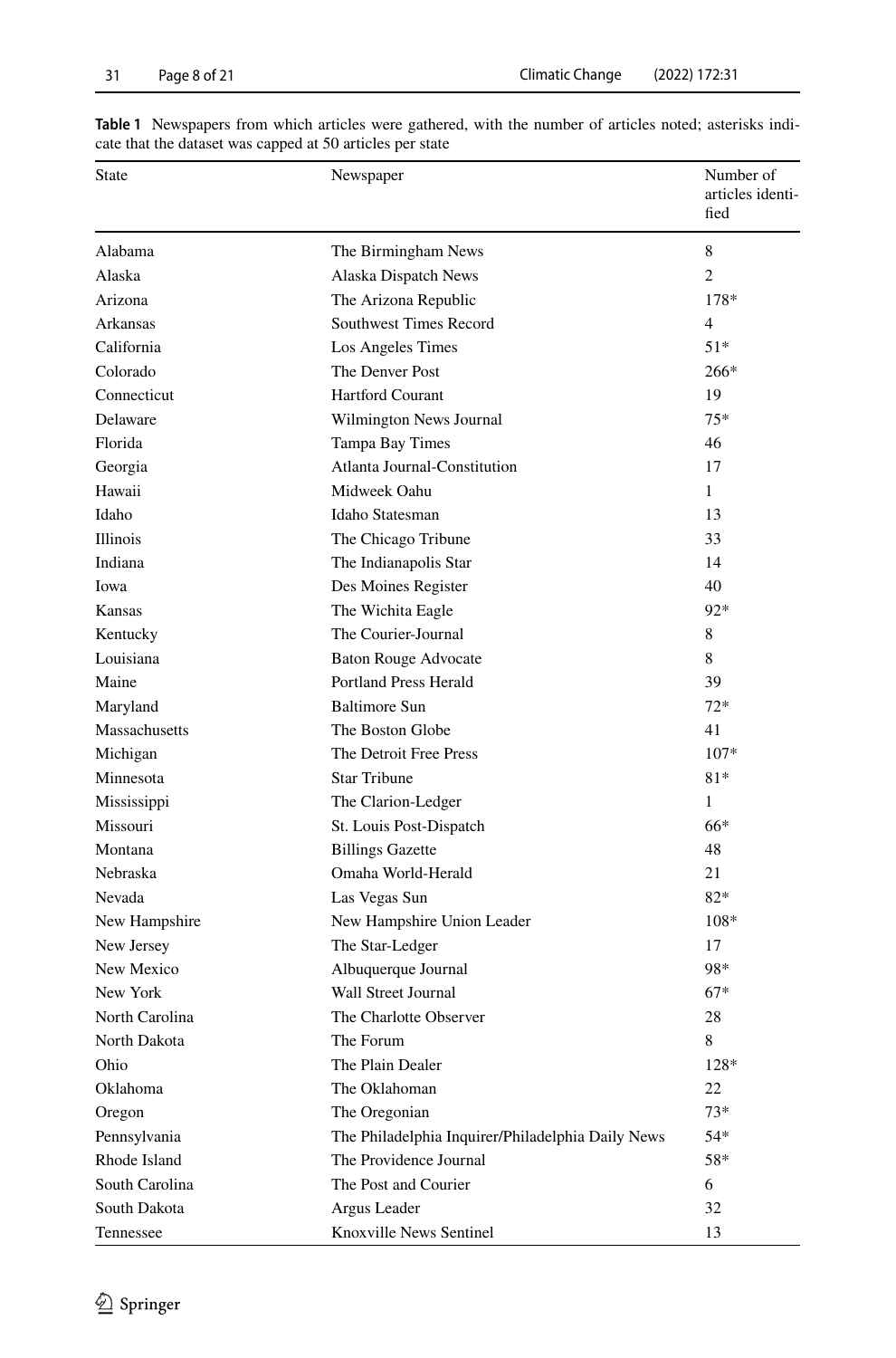| <b>State</b>  | Newspaper                            | Number of<br>articles identi-<br>fied |
|---------------|--------------------------------------|---------------------------------------|
| Texas         | <b>Houston Chronicle</b>             | 46                                    |
| Utah          | <b>Deseret News</b>                  | 28                                    |
| Vermont       | Seven Days                           | 10                                    |
| Virginia      | The Virginian-Pilot                  | 17                                    |
| Washington    | <b>Seattle Times</b>                 | 40                                    |
| West Virginia | The Herald-Dispatch                  | 5                                     |
| Wisconsin     | Star Tribune (same as for Minnesota) | $81*$                                 |
| Wyoming       | Casper Star-Tribune                  | 37                                    |

#### **Table 1** (continued)

we assigned the same label were actually similar. To accomplish this, we frst assigned preliminary frame labels to each word cluster based on reading the words in the clusters. We next synthesized the words that appeared most frequently in word clusters with the same name, creating archetypes representing each frame. We then reevaluated each word cluster, comparing them to these archetypal frames, and assigned a frame label to a word cluster if the majority of the words in that cluster matched words in the archetypal frame. Examples are listed in Table [2](#page-10-0). A list of all of the frames we identifed in one topic model, with corresponding word clusters, can be found in Supplementary Material 1. A full list of all the frames we identifed in each analysis category (e.g., Northwestern states, conservative states, etc.) can be found in Supplementary Material 2.

We labeled a word cluster with a frame label if at least half of its words matched the words in the archetypal frame. This meant that there were minor diferences in words between diferent variants of the same frame. As a result, we were also able to compare different variants of the same frame, examining how their words difered from the archetypal frame to make preliminary conclusions about how the same general frame might difer slightly in diferent regions, partisanship categories, and time periods.

For our analysis, we examined four main categories of frames: those related to business development, those related to utility costs, those related to climate change, and those related to pollution/public health. In a few instances, to increase sample size, we combined business development frames, utility costs frames, and other smaller economic frames into one larger umbrella category. We also did minor analysis on a few additional frames, such as frames about government intervention.

### **2.5 Qualitative research**

For the exploratory qualitative interviews, we chose Michigan and Nevada based on their recent policy fghts related to legislation to increase RPS requirements and their diferent political and regional contexts. Ann conducted a total of ten exploratory semi-structured interviews with members of social movement organizations (SMOs) involved in eforts to strengthen RPS legislation. Interview subjects were identifed primarily by searching for activists quoted in newspaper articles about the relevant policy fght, and then using the snowball method (gathering suggestions from interviewees). Interviewee titles at the time of the policy fghts in question included Executive Director, Deputy Director, Director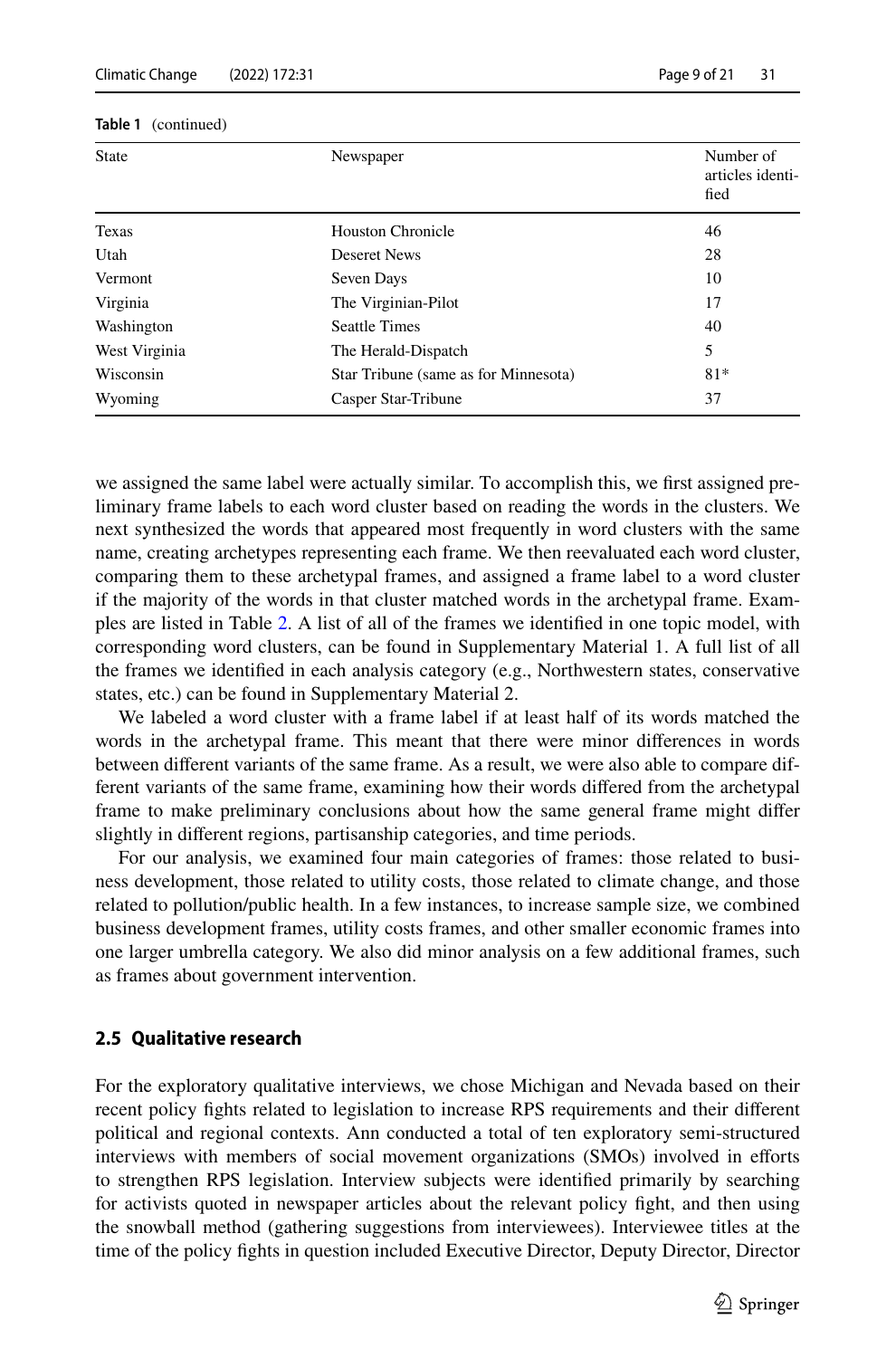of External Afairs, Program Director, Policy Director, Campaign Manager, Coordinator, Managing Partner.

We queried subjects on which frames they had used in their organizing work, which frames they had considered using, how they made decisions about how to frame, how coalitions they were a part of approached the issue of framing, the success of diferent frames, and changes in framing over time (for a full interview protocol, see Supplementary Material 3). Interviews were recorded and notes were taken during interviews; we synthesized and analyzed notes to determine commonalities within and between the states.

## **3 Findings**

This paper analyzes the framing of renewable portfolio standards (RPSs), arguably the most important state-level climate change mitigation policy in the USA. From the most popular newspaper by circulation in each US state, we collected articles which mentioned RPSs, and then evaluated the prominence of four key frames (business development, utility costs, climate change/reducing emissions, and pollution/public health) nationally, by region, by partisanship, and by time period.

We found that economic frames such as business development and utility costs frames strongly predominate over other frames in newspaper coverage, and that a public health frame is almost nonexistent. We found no meaningful changes over time in the prevalence of any frame, and found few to no diferences across regions and partisanship categories. That is, framings of why renewable energy should be adopted are heavily economic, and are utilized fairly uniformly across a wide range of states and time periods.

Economic frames about business development and utility costs dominated the overall dataset. For each topic model it generates, topic modeling software provides a "weight" measure, which represents how prominent the topic is. We compared the average frame weights for all the frames of each type across every analysis category (e.g., Southern states, conservative states, etc.)., $1415$  $1415$  We found that frame weight was significantly affected by frame type  $(p < 0.0005$ , Welch's ANOVA,  $n = 120$ ). The average weight of the business development frames was statistically signifcantly larger than the average weights of the pollution/public health frames  $(p < 0.0005)$  and climate change/reducing emissions frames  $(p<0.0005)$ . The average weight of the utility costs frames was statistically significantly larger than the average weights of the pollution/public health frames  $(p=0.001)$  and climate change/reducing emissions frames ( $p < 0.0005$ ) (Fig. [1](#page-11-0)).<sup>[16](#page-9-2)</sup>

<span id="page-9-0"></span><sup>&</sup>lt;sup>14</sup> Unless otherwise noted, data were normally distributed ( $p > 0.05$  on the Shapiro–Wilk test of normality). To determine whether variances were homogeneous (p > 0.05 on Levene's test of equality of variances), Levene's test based on mean was used for normally-distributed data and Levene's test based on median was used for skewed data (as suggested by "1.3.5.10. Levene Test for Equality of Variances" [\[n.d.](#page-18-17)]). When variances were homogeneous, a standard one-way ANOVA and Tukey post-hoc testing or an independent samples t-test (as appropriate) were used. When variances were not homogeneous, a Welch's ANOVA and Games-Howell post-hoc testing or a Welch t-test (as appropriate) were used.

<span id="page-9-1"></span><sup>&</sup>lt;sup>15</sup> We also analyzed the weights of the frames in only the main dataset. We did not find significant differences between the weights of the economic, business development, utility costs, and climate change/reducing emissions frames (a public health frame did not appear), likely due to the extremely small number of unique frames  $(n=12)$ .

<span id="page-9-2"></span><sup>&</sup>lt;sup>16</sup> Data in the climate change/reducing emissions and utility costs frame categories were not normally distributed, and there was no measure of the distribution of the data in the pollution/public health frame category because there were only 2 data points in the sample. We repeated each of these tests with outliers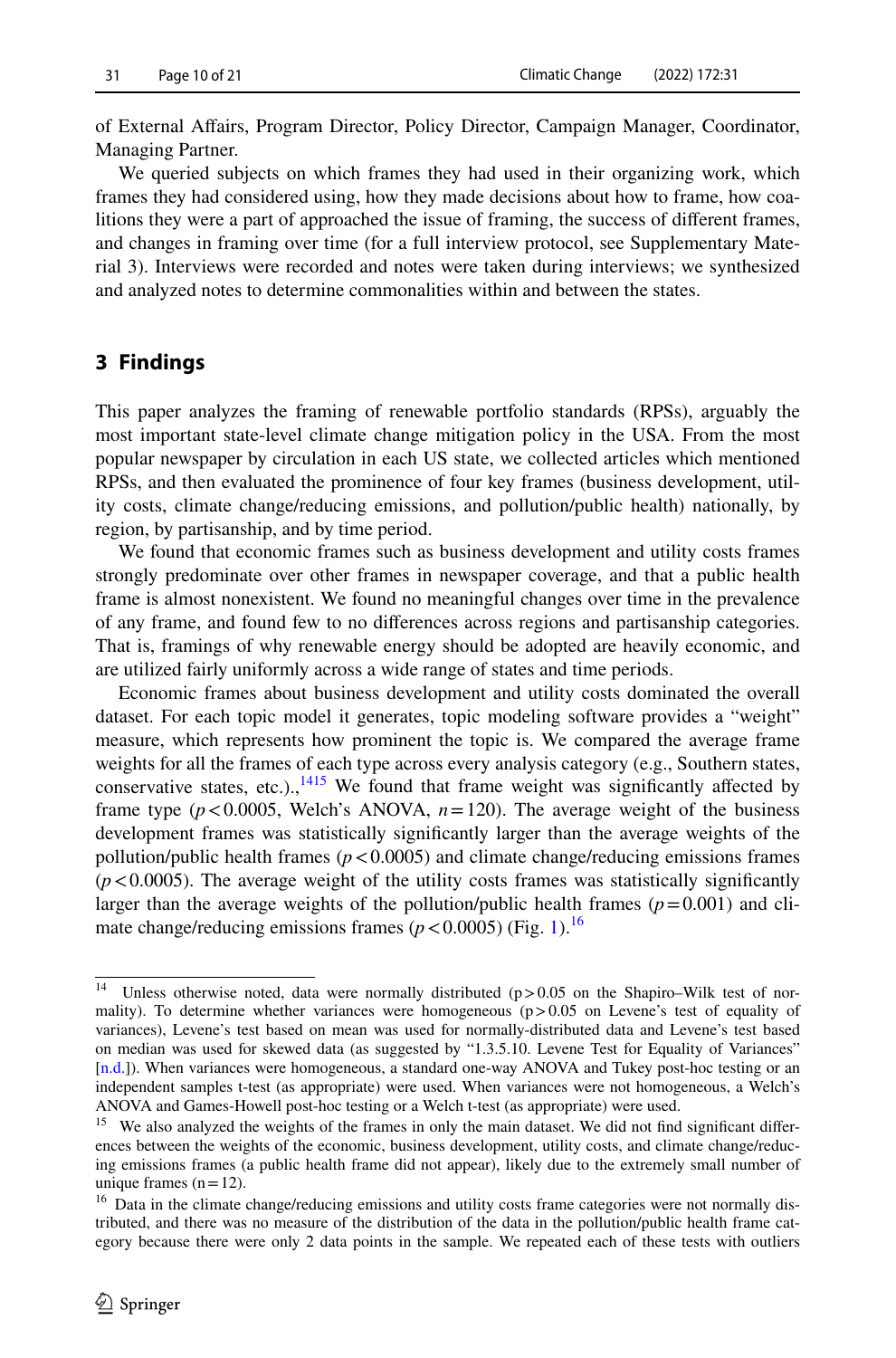| Frame label                       | Archetypal frame                                                                                                                                                               |
|-----------------------------------|--------------------------------------------------------------------------------------------------------------------------------------------------------------------------------|
| Business development              | Energy jobs renewable clean state economic economy industry growth<br>development investment create future efficiency policy support<br>green manufacturing companies business |
| Utility costs                     | Power customers cost energy costs electricity utilities utility electric<br>rates year million pay rate commission public price market consum-<br>ers bills                    |
| Climate change/reducing emissions | Climate emissions carbon change gas greenhouse environmental<br>reduce pollution global coal clean air warming states dioxide plants<br>natural cap-and-trade environment      |
| Pollution/public health           | Clean energy renewable pollution air change environment state water<br>federal sources health conservation carbon public protection dirty<br>reduce emissions future           |

<span id="page-10-0"></span>**Table 2** Archetypal frames for four of the main frames analyzed in this paper

Economic frames also dominated in a number of more specifc analyses. In order to maintain sample size, we combined the utility costs and business development frames, along with a few other small economic frames, to compare across regions and partisanship categories. We found that the weights of this combined category of economic frames were not statistically signifcantly higher in any particular region ( $p=0.870$ , standard ANOVA,  $n=35$ ).<sup>17</sup> Differences by partisanship category narrowly failed to reach the level of statistical significance  $(p=0.056,$  Welch *t* test,  $n=17$ ; frame weights were higher, indicating more prominence, in liberal states).<sup>18</sup> These findings show that economic frames were dominant in all regions and in both partisanship categories.

However, we recognize that there may have been diferences in tone among articles using the same frame; for example, a business development frame can be used in a pro-RPS or anti-RPS manner. To begin to address this issue, we compared diferent versions of the business development frame in diferent regions and partisanship categories by examining the words in diferent variants of the frame. We found that versions of the business development frame in the conservative states category included more words relating to the environment than versions in the liberal states category. Variants of the business development frame in the South and Midwest, regions which tend to be conservative (Saad [2018](#page-20-19)), were both relatively similar to the archetypal frame.<sup>19</sup>

The average weight of the climate change/reducing emissions frames was signifcantly higher in the liberal states category than the average weight of those frames in the conservative states category  $(p=0.003,$  independent samples *t* test,  $n=7$ ). Climate change/reducing emissions frames were also

Footnote 16 (continued)

removed, and found nearly identical results. We also analyzed the number of frames which appeared, and found similar results to this analysis.

<span id="page-10-1"></span><sup>&</sup>lt;sup>17</sup> Removing one outlier and retesting returned the same result  $(p=0.521$ , standard ANOVA).

<span id="page-10-2"></span><sup>&</sup>lt;sup>18</sup> The weight of economic frames initially appeared to be statistically significantly higher in the liberal states category than in the conservative states category  $(p=0.021,$  Welch t-test). However, excluding one highly-weighted blended frame from the liberal states category (a blend of RPS defnition & utility costs), eliminated the diference.

<span id="page-10-3"></span><sup>&</sup>lt;sup>19</sup> However, we were not able to evaluate specific articles which used the business development frame (structural topic modeling software does not assign frames to individual articles), meaning that we likely missed some nuances in how the business development frame was used in diferent categories.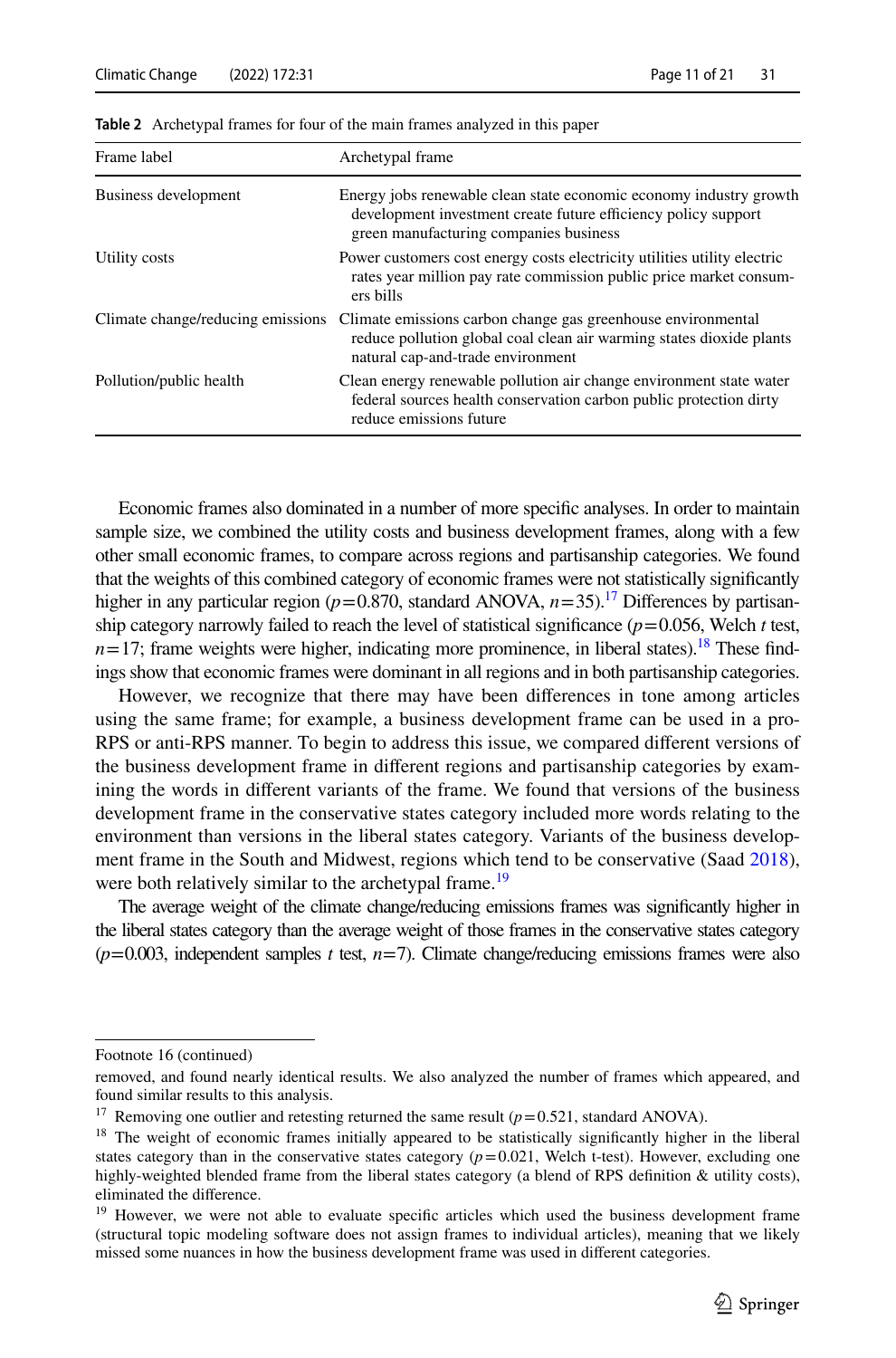



<span id="page-11-0"></span>**Fig. 1** boxplot illustrating frame weights for the four main frames analyzed in this paper; the box represents the interquartile range, whiskers represent minimum/maximum, and dots represent outliers. Graphic created using R

significantly more prominent in the Northeast relative to other regions<sup>20</sup>; there were no other significant diferences in average frame weights between regions. Individual analysis of diferent versions of the climate change/reducing emissions frame found that variants in the Northeast states category were more focused on action than those in other regions (using words like "efficiency," "plan," "action," "goals," and "initiative"). Climate change-related frame variants in the Southern and (to a lesser extent) Southwestern states categories had somewhat more of a focus on federal action. And variants of the climate change/reducing emissions frame in the liberal states category were slightly more focused on action than those in the conservative states category.<sup>21</sup>

<span id="page-11-1"></span><sup>&</sup>lt;sup>20</sup> The average weight of climate change/reducing emissions frames significantly differed by region  $(p=0.007,$  standard ANOVA,  $n=17$ ). The average weight of climate change/reducing emissions frames in the Northeast was signifcantly larger than the average weight of climate change/reducing emissions frames in the Midwest ( $p=0.015$ ), the South ( $p=0.008$ ), the Southwest ( $p=0.019$ ), and the West ( $p=0.022$ ). The data in the Northeast states category were not normally distributed in either of these tests. Removing an outlier and retesting returned nearly identical results.

<span id="page-11-2"></span><sup>&</sup>lt;sup>21</sup> Again, though, we were not able to evaluate specific articles using these frames and therefore likely missed some nuance. Furthermore, we recognize limitations in our partisanship analysis. First, we used vote in the 2000–2016 presidential elections as our proxy of state partisanship, but we recognize that partisanship is a complex characteristic and that other metrics of partisanship might return diferent results. We also recognize that state partisanship may not correspond with the partisan lean of state newspapers. More work using diferent measures of partisanship, and/or integrating measures of newspaper partisanship, would be a valuable addition to our work here and the literature as a whole.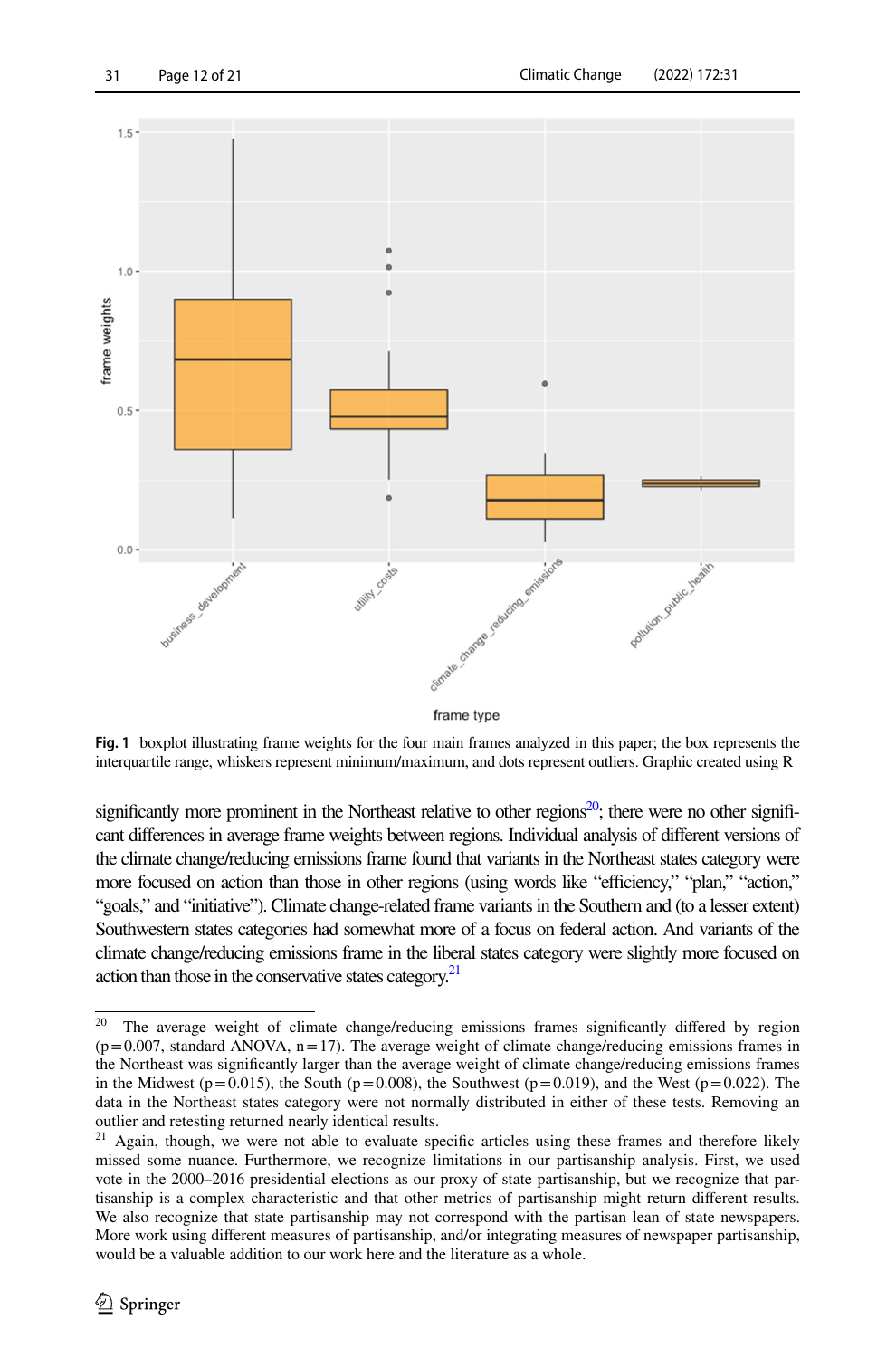We next analyzed changes over time. In order to maintain sample size, we again combined the utility costs and business development frames, along with a few other small economic frames. The average weight of these economic frames narrowly failed to reach statistical significance between time period categories ( $p=0.077$ , standard ANOVA,  $n=25$ ).<sup>[22](#page-12-0)</sup> The average weight of climate change/reducing emissions frames over time period categories also failed to reach statistical significance ( $p=0.415$ , Welch's ANOVA,  $n=17$ ).<sup>[23](#page-12-1)</sup> A pollution/public health frame did not appear in any of the time period categories. Next, we individually analyzed the wording of frame variants, and our analysis suggests that there has been at most a slight increase in focus on national/international action in climate change/reducing emissions frames after 2005. Comparing variants of the business development frame, we found that in the 2010–2014 and 2015–2019 time periods, business development frames used more words related to government and national/federal action than in 2004–2009 or in the archetypal frame. Furthermore, there were many fewer singly-occurring frames in these time periods. This suggests that business-related frames have become increasingly consistent over time and begun to focus more intently on federal action at the same time that major legislation was being introduced in Congress, though more detailed analysis would help to confrm this fnding.

Finally, we analyzed frames related to government intervention in liberal and conservative states. Partisanship category of states did not have a statistically signifcant efect on the average weight of frames related to government ( $p=0.614$ , Welch *t* test,  $n=42)^{24}$  or government intervention ( $p=0.164$ , Welch *t* test,  $n=17$ ).<sup>25</sup> Furthermore, none of the frames in either partisanship category included any words which might indicate either favorability or unfavorability toward government intervention (such as "support," "oppose," "good," "bad," etc.), and there were no favorability diferences in either the climate change/reducing emissions or the business development frame variants between partisanship categories. Lastly, our data did not include any frames which we could identify as collective action frames (frames including words relating to action, groups, confict, and/or adversaries).

The overall picture was of a dominance of economic frames about business development and utility costs and an absence of frames about pollution/public health, with only limited variation in what frames were being reported in the most popular state-level newspapers in each US state.

## **4 Case studies**

To understand how social movement organizations (SMOs) make framing choices, we conducted exploratory interviews with ten activists in Michigan and Nevada who were heavily involved in framing renewable portfolio standards legislation in the state. These interviews

<span id="page-12-0"></span><sup>&</sup>lt;sup>22</sup> The weights of economic frames rose steadily over time, indicating greater prominence, until the final time period category (2015–2019), in which economic frames were slightly lower-weighted than in the 2010–2014 category).

<span id="page-12-1"></span><sup>&</sup>lt;sup>23</sup> In the 1997–2004 category, the sample size  $(n=2)$  was too small to allow for normality analysis.

<span id="page-12-2"></span><sup>&</sup>lt;sup>24</sup> The data were not normally distributed in either category. A retest after removing an outlier found the same result. Another retest, after removing low-weighted frames so that each category had the same number of frames (to ensure that a few low-weighted, minor frames were not skewing the data) also found the same result.

<span id="page-12-3"></span><sup>&</sup>lt;sup>25</sup> Data were not normally distributed in either partisanship category. Removing two outliers and retesting found the same result.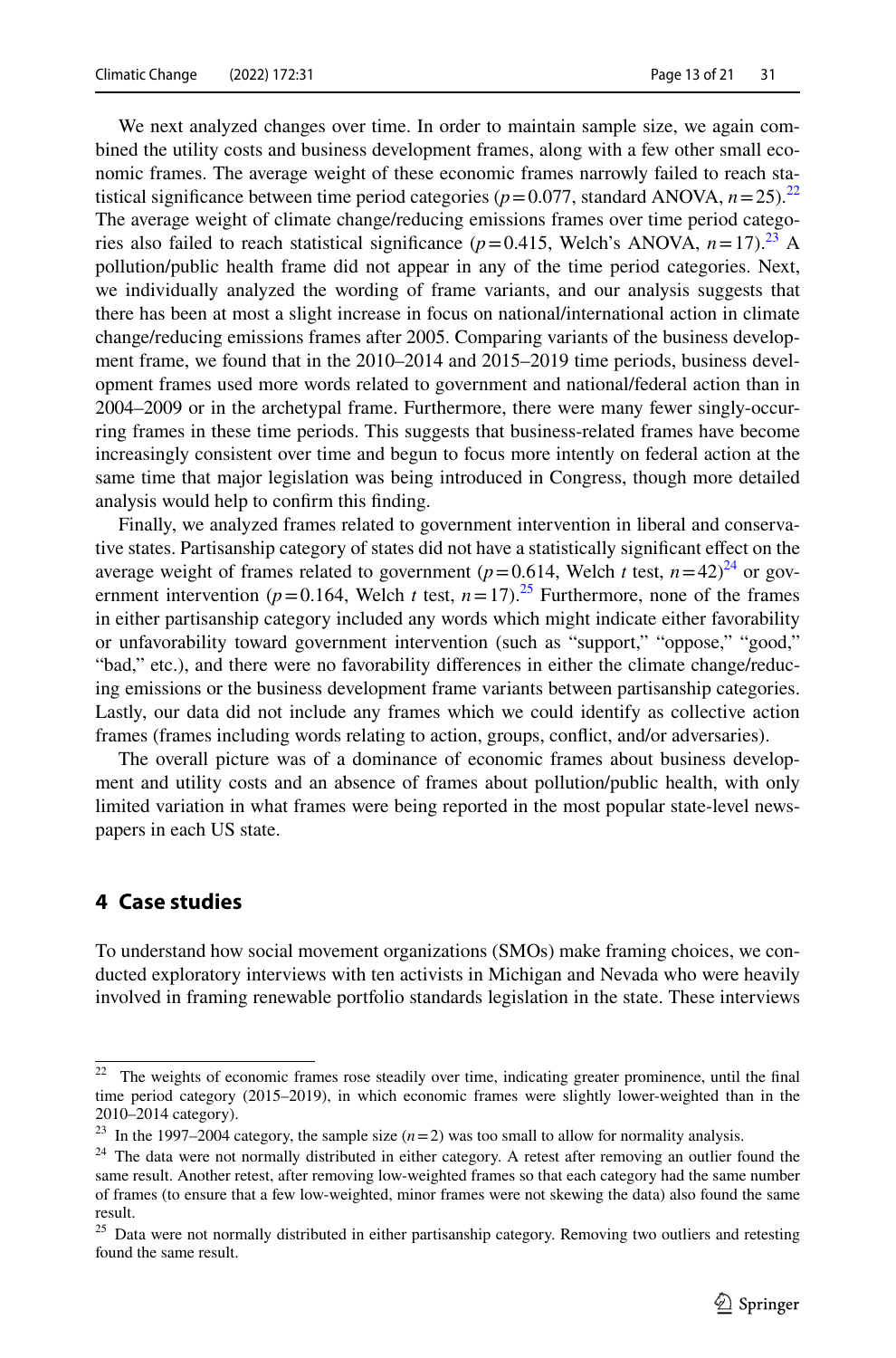suggested that SMOs used frames which they believed resonated with the general public, but a closer analysis of newspaper coverage in these two states show they were unable to push their preferred frames into local reporting.

Michigan's original RPS, established in 2008, required 10% renewable energy by 2015 ("Renewable Energy Standard" [2018\)](#page-18-18). In 2012, a ballot measure raising the RPS to 25% lost, with 62.3% of votes in opposition (Ferber [2012\)](#page-19-26). In 2016, legislation raised the RPS to 15% by 2021 ("Renewable Energy Standard" [2018\)](#page-18-18). Michigan has been a Republican trifecta state (both the state House and Senate controlled by Republicans, and a Republican governor) since 2011, before the failed ballot measure, and remained a trifecta until 2019, well after the RPS legislative increase ("Michigan State Senate" [2020b](#page-18-19) n.d.).

Nevada's RPS was originally established in 1997 and was subsequently increased more than once ("Energy Portfolio Standard" 2018). In 2017, legislation raising the RPS to 40% by 2030 was vetoed by the governor (Walton [2017\)](#page-20-20). In 2018, an activist coalition brought to the ballot a constitutional amendment to enshrine a 50% by 2030 RPS into the state constitution, which passed with 59% of votes in favor ("Nevada question 6, renewable energy standards initiative  $(2018)$  $(2018)$ " n.d.).<sup>26</sup> In 2019, legislation to raise the RPS to 50% by 2030 passed unanimously through the state legislature (Morehouse [2019](#page-19-27); "Renewable Portfolio Standard" n.d[.2020d](#page-18-20)). In 2019, when the policy fight occurred, Nevada was a Democratic trifecta state ("Nevada State Senate" n.d.[2020c](#page-18-21)). The policy fight regarding this legislation was the focus of our interviews, though activists made it clear that the 2018 ballot measure campaign was inextricably linked to the 2019 legislative effort and that their discussion of frames applied to both.

In Michigan, our interviewees suggested that a cost frame (that renewables are a lowercost energy source compared to fossil fuels) seemed to be the most commonly used frame in the 2016 policy fght, due to its quantifability and perceived salience. A public health frame focusing on air pollution seemed to be the second most prominent frame, possibly the primary frame used with the public, due to its salience across the political spectrum and for communities of color facing environmental racism. The public health frame emphasized cost (e.g., the cost of healthcare related to pollution from coal plants) rather than environmental justice; according to one activist, this was to appeal to Republican lawmakers. A climate change frame was seen as unsuccessful, due to politicization and a lack of salience, and was not used prominently. Two activists stated that arguments about the RPS creating jobs were hard for environmental organizations to credibly make. One activist discussed frames about free-market ideology, but these frames were ultimately connected to lower energy costs (as the result of free-market competition).

In Nevada, the frames that interviewees most commonly reported using were those centered around public health (primarily focused on clean air) and job creation/economic impacts. Economic frames were believed to be especially salient for rural communities, business coalitions, and conservatives, while public health frames reportedly appealed to lower-income communities and communities of color because of the direct impacts of health harms and the visibility of poor air quality. As in Michigan, the public health frame was linked to economic considerations, such as the healthcare costs and workforce impacts of pollution-induced illness. A frame related to energy

<span id="page-13-0"></span><sup>&</sup>lt;sup>26</sup> Constitutional amendments in Nevada must be approved twice to take effect; the measure passed again in 2020.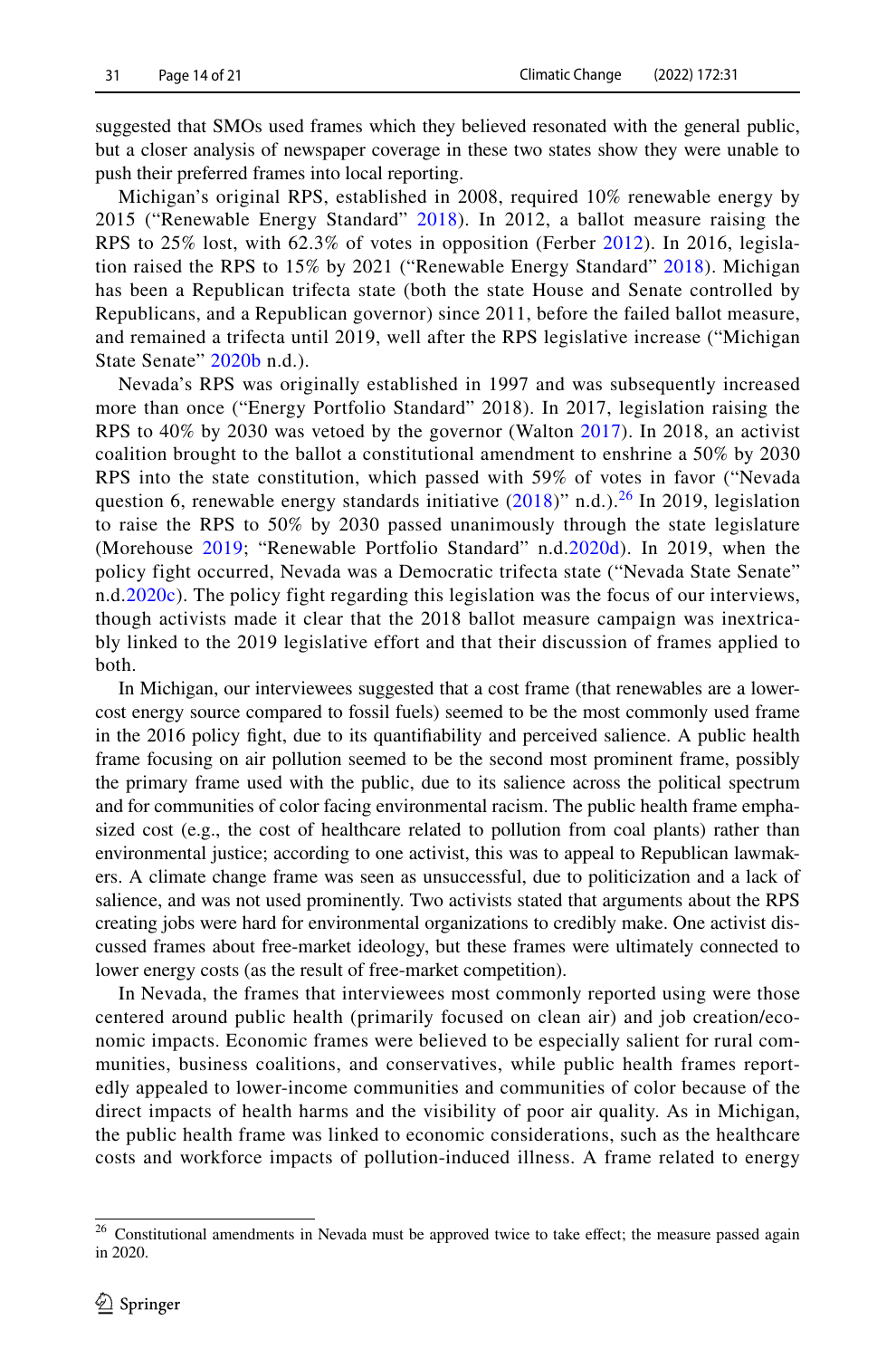costs seemed to be the third most prominent frame, though less prominent, while a climate change frame was deemphasized.

In both states, some interviewees suggested that climate change is becoming a more salient issue, suggesting that climate change frames may become more prominent in the future.

Both states' coalitions' framing and messaging choices were deliberate, coordinated, and consistent. The coalitions brought in outside support to help develop/coordinate a communications strategy and to create materials for coalition members. They used public health professionals as spokespeople to increase the credibility of the public health frame. And they extensively researched frame success via repeated polling and focus group work (in both states), relationship mapping of the legislature (in Michigan), and online panels and ad tests (in Nevada). This research was crucial: in Michigan, the success of researchidentifed frames helped resolve disagreements among coalition members about which frames to use, while the Nevada coalition decided which ads to run based on testing. However, the coalitions also targeted their framing to diferent audiences, both among the public and among lawmakers, striking a balance between coordination and fexibility. Though one activist noted that the success of the Michigan policy campaign was partially attributable to an unrelated deregulation battle, framing was still important, as it allowed many Republicans to accept the legislation and helped overcome divisions among Democrats.

To complement these qualitative data, after conducting interviews, we also conducted structural topic modeling analyses of the articles in our dataset from Michigan and Nevada, using the same software and procedure discussed above. Two Michigan interviewees stated that the pro-RPS coalition began working in 2013, so we analyzed articles from the years 2013–2016  $(n=23)$ . In Nevada, we sought to capture frames used in the 2018 ballot measure campaign but avoid frames from the unsuccessful 2017 policy fght, so we analyzed articles from 2018–2019 (*n*=22).

In both states, the frames we uncovered in newspaper articles were quite diferent from the frames the coalitions reported deploying. In Michigan, the ranking of newspaper frames by weight was exactly the opposite of what activists listed as their ordering of frames: frst a frame which mentioned market choice, then frames about business development, and then environment frames. Though some environmental frames mentioned pollution, public health frames did not appear, nor did a clearly-identifable energy/utility costs frame. Newspaper frames from Nevada also sharply contrasted with activist frames: a business development frame strongly predominated, distantly followed by a climate change/reducing emissions frame and a utility costs frame; a pollution and/or public health frame did not appear.<sup>2</sup>

## **5 Discussion**

One of the clearest fndings of this ffty-state study of leading newspaper reporting on renewable portfolio standards (RPSs) is the strong prevalence of economic frames in the articles we analyzed.<sup>28</sup> Structural topic modeling found that a business development frame,

<span id="page-14-0"></span><sup>&</sup>lt;sup>27</sup> Analysis of all newspaper articles in our dataset from these states, regardless of time period  $(n=107)$ Michigan,  $n=82$  Nevada), similarly found sharply different frames from those which activists reported using.

<span id="page-14-1"></span><sup>&</sup>lt;sup>28</sup> A limitation of our research is that we were only able to analyze newspaper articles from one paper per state, and some papers had relatively few articles. Additional analysis with a larger number of articles and a broader sample of papers would add to the literature in this area.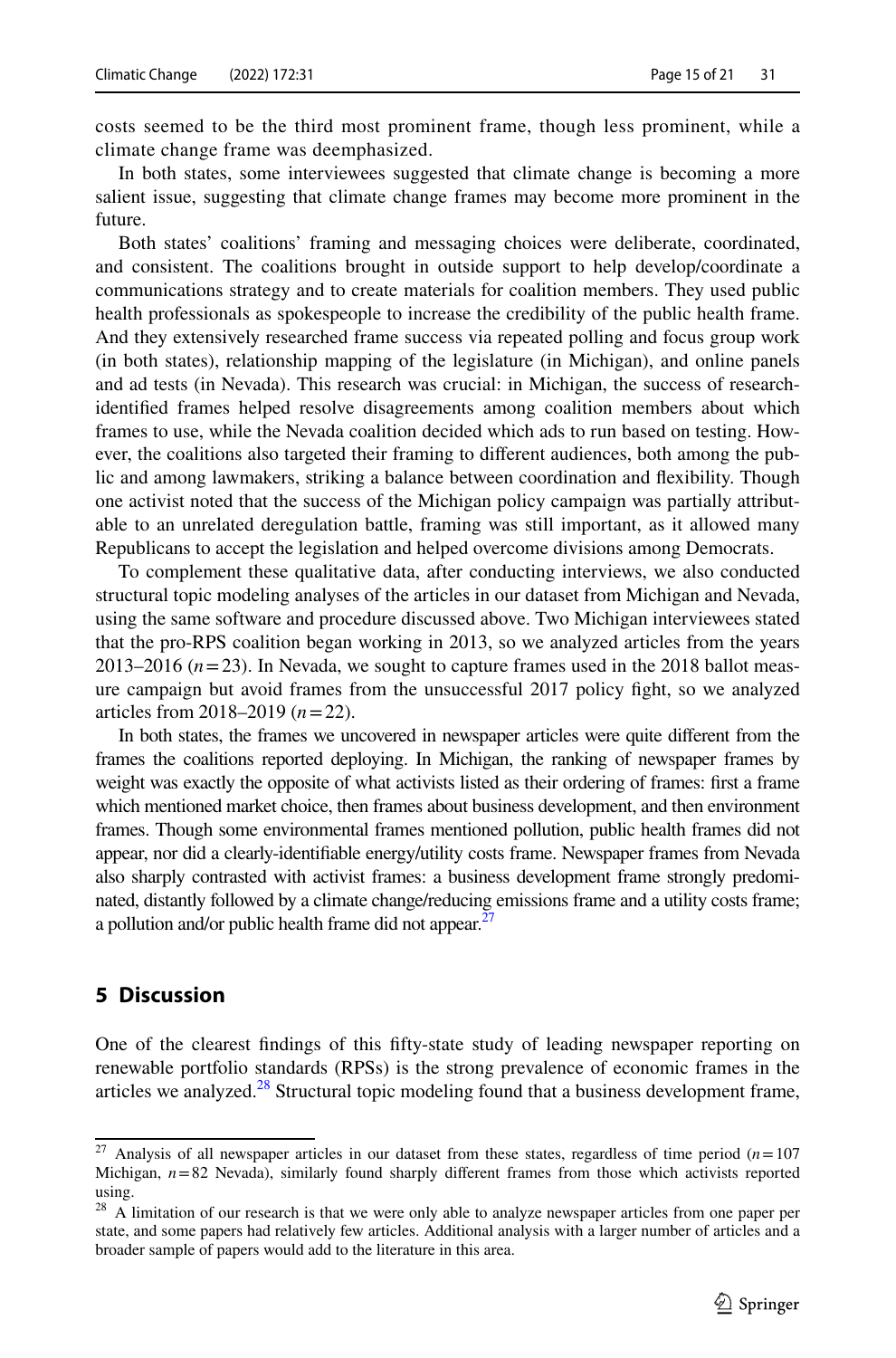utility costs frame, and general economic frame blending both predominated over other frames. Indeed, the economic frames were so dominant in the over 1500 articles we analyzed that there were no observable diferences in their prominence between diferent partisanship categories or in diferent regions of the country, nor in diferent time periods since 1997. Furthermore, there was signifcant overlap between business development frames and frames defning RPSs. This suggests that business development frames are present in articles which introduce/defne RPSs, indicating their dominance from the very start of RPS framing.

Our exploratory interviews and state-level structural topic modeling of newspaper articles in two states also support this fnding: a cost frame was the most prominent in Michigan and a jobs frame was one of the two most common frames in Nevada. Furthermore, public health frames in both states were linked to economic considerations (e.g., reducing healthcare costs) rather than presented as issues of environmental justice.

Our fndings are consistent with previous research suggesting that climate change is often framed in economic terms in the U.S. (e.g., O'Connor et al [2002](#page-19-28); Kahn and Kotchen [2011;](#page-19-29) Scruggs and Benegal [2012;](#page-20-21) Carmichael and Brulle [2017](#page-18-5); Carmichael et al [2017](#page-18-6)), and that the co-benefts used to justify climate mitigation policies mention economic upsides more often than those related to public health or the environment (e.g., Betsill [2000](#page-18-9); Rabe [2007b](#page-19-17); Karapin [2018\)](#page-19-20). Furthermore, though political ideology has been seen to interact strongly with framing (e.g., Schuldt et al [2011;](#page-20-0) Villar and Krosnick [2011](#page-20-1); Schuldt and Roh [2014\)](#page-20-2), it was not enough to affect the frame prevalence of economics in this analysis: conservative states were not measurably diferent than liberal ones. Climate change/reducing emissions frames were, however, signifcantly more prominent in liberal states relative to conservative states, a fnding which coheres with earlier research showing that liberals emphasize climate change more than conservatives do (Meyer [2020](#page-19-30)). Climate change/reducing emissions frames were also signifcantly more prominent in the Northwest than in any other region.

Our case studies also suggested that a climate change frame is seen as generally unsuccessful, and was less emphasized by SMO activists during the study period. However, activists in both Michigan and Nevada stated that popular perceptions about climate change have been changing rapidly in recent years, and polling supports this (Meyer [2020](#page-19-30))—so while this fnding was not refected in our quantitative analysis, climate change frames appear to be rising in prevalence.

Some studies suggest that a public health frame can be very successful with the general public (Maibach et al. [2010;](#page-19-18) Myers et al [2012](#page-19-7); Stokes and Warshaw [2017\)](#page-20-12). Our exploratory interviews in Michigan and Nevada strongly support this fnding: in both states, the public health frame was one of the two frames most commonly used by activists. However, this frame was almost nonexistent in our quantitative data of articles in leading state newspapers. A pollution/public health frame appeared only twice across all analyses, compared to 40 occurrences of business development frames, 31 occurrences of utility costs frames, and 47 occurrences of climate change/reducing emissions frames.<sup>29</sup> This suggests that newspaper reporters in our sample do not reliably transmit the frames advanced by SMO activists, a fnding that is supported by our analysis of newspaper articles in our case study states. (For example, Nevadan activists stated that public health was one of their primary frames,

<span id="page-15-0"></span><sup>&</sup>lt;sup>29</sup> Though the average weight of the pollution/public health frames across all categories was not significantly diferent from that of the climate change/reducing emissions frames, the diferences in number of frames very strongly indicate the lower prominence of the pollution/public health frame.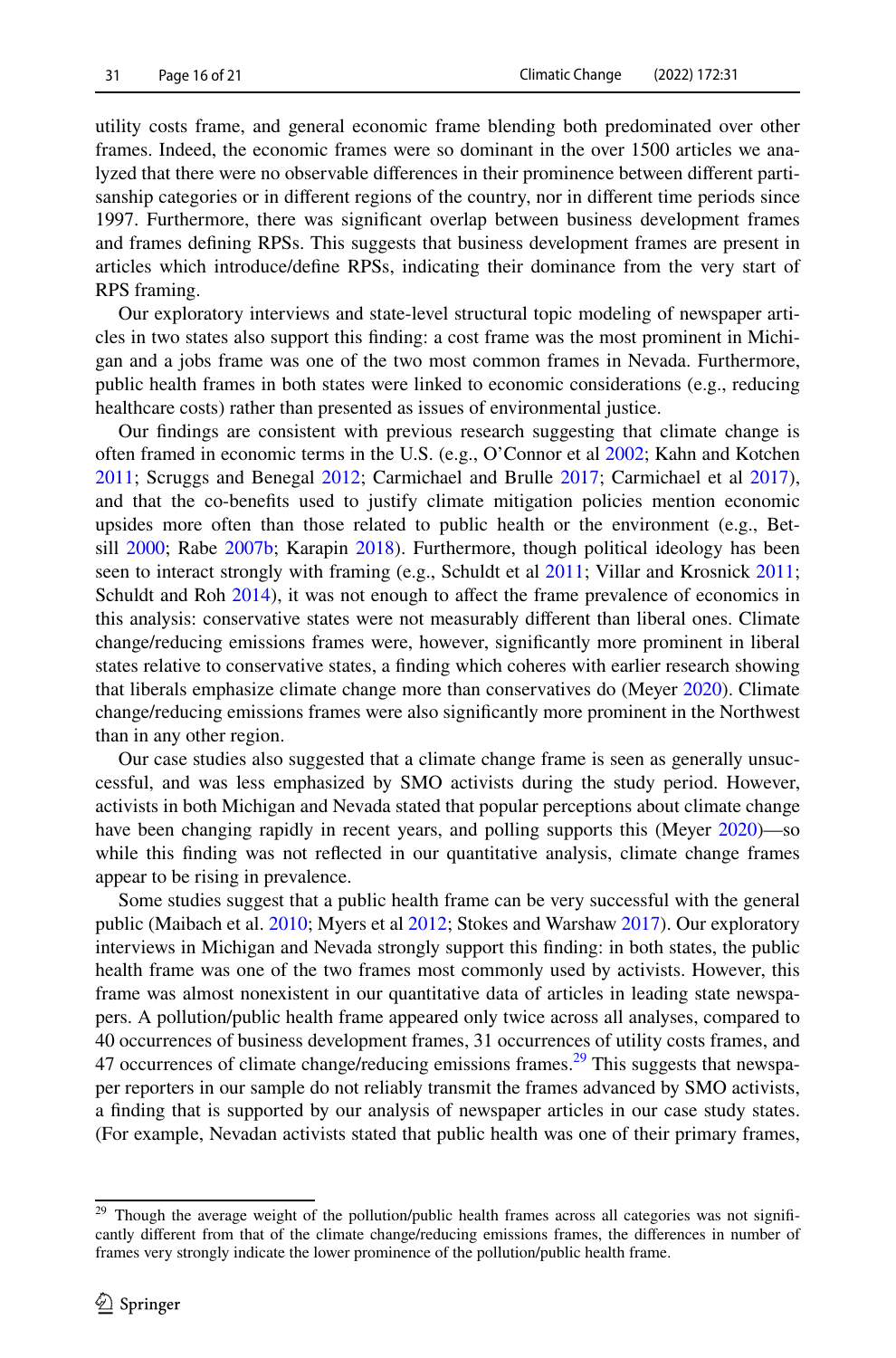but we did not fnd a single instance of a public health frame in Nevada.) However, the public health toll of the fres and heat waves in summer 2021, which have been connected to climate change by many observers, may make a public health framing of climate change more salient. More work examining post-2021 public health frames could evaluate this.

Results from our case study states generally indicate a strong disjunction between the frames present in the newspapers we analyzed and those used by activists. This contrasts with earlier work suggesting that environmental SMOs are able to push their preferred frames into newspaper discourse (Reber and Berger [2005](#page-20-17)), but may cohere with more-recent work which suggests that large institutions, especially businesses, are most successful at having their positions quoted in major national newspapers (Wetts [2020b](#page-20-22)). The bottom line is that while climate activists work hard to frame the push for renewable energy in ways that will resonate with the public and with policymakers, the main frames advanced by reporters emphasize economic reasons for supporting or resisting renewable energy targets. This informs the national-level research showing that economic arguments have become hegemonic in the USA (Wetts [2020a\)](#page-20-16), and suggests the need for significant research on the agenda-setting role of newspaper reporters and reasons for this economic bias; a crucial area for research is the dominance of business interests in newsrooms and the legislative corridors of power. The rise of social media also raises the question of how and when activists attempt to speak directly to their audiences, and whether this is driven in part by journalists not transmitting their preferred agendas and frames.

After decades of insufficient success in mobilizing state legislators and governors in enacting ambitious climate laws, our exploratory interviews in Michigan and Nevada strongly indicated that environmental SMOs and activists often adopt frames from outside their organizations. In both states, activists identifed and used what were perceived to be the most successful frames, regardless of whether they cohered with an SMO's priorities or values. Salience and resonance are key aspects of successful framing (see Snow and Benford [1988;](#page-20-6) Benford and Snow [2000\)](#page-18-3), but SMOs may have less power to shift discourses in the public sphere than this literature indicates, at least in the current political moment.

The time period under study coincides with a period of relatively limited action to mitigate climate change in the USA (see Rabe [2008;](#page-19-2) Hultquist et al. [2017](#page-19-5)), suggesting that the dominant (economic) frames used during this time may have been less-than-success-ful at motivating action. This aligns with Wetts' [\(2020a\)](#page-20-16) finding at the national level that environmentalists adopted neoliberal language when discussing climate change, without success (see also Skocpol and Hertel-Fernandez [2016](#page-20-23)). Experimental evidence shows that economic frames are powerful in the short term (e.g., Stokes and Warshaw [2017\)](#page-20-12), but other evidence suggests that extrinsic motivators like economic impacts may reduce intrinsic motivation to mitigate climate change in the long-term (see Markowitz and Sharif [2012](#page-19-31)).

Another clear fnding of this research was that the frames we identifed did not always match the frames identifed or theorized by other research. For example, we did not uncover any of the less tangible frames—focusing on how concerned to be about climate change and who should be taking steps to mitigate it—that others have identifed (see Ereaut and Segnit [2006](#page-19-22); Nisbet [2009b;](#page-19-23) Stoknes [2014;](#page-20-15) Caniglia et al. [2015](#page-18-10)), a fnding which coheres with survey research regarding how lawmakers frame climate mitigation policies (Vasi [2006\)](#page-20-13). However, since these frames tend to be more complex and nuanced in the wording which they use, it is also possible that such frames do exist and were simply unidentifed by our topic modeling software.

We also found a strong distinction between utility costs and business development frames. Despite the fact that both frames focus on economic impacts of RPSs, not a single frame identifed in our quantitative analysis blended words related to both business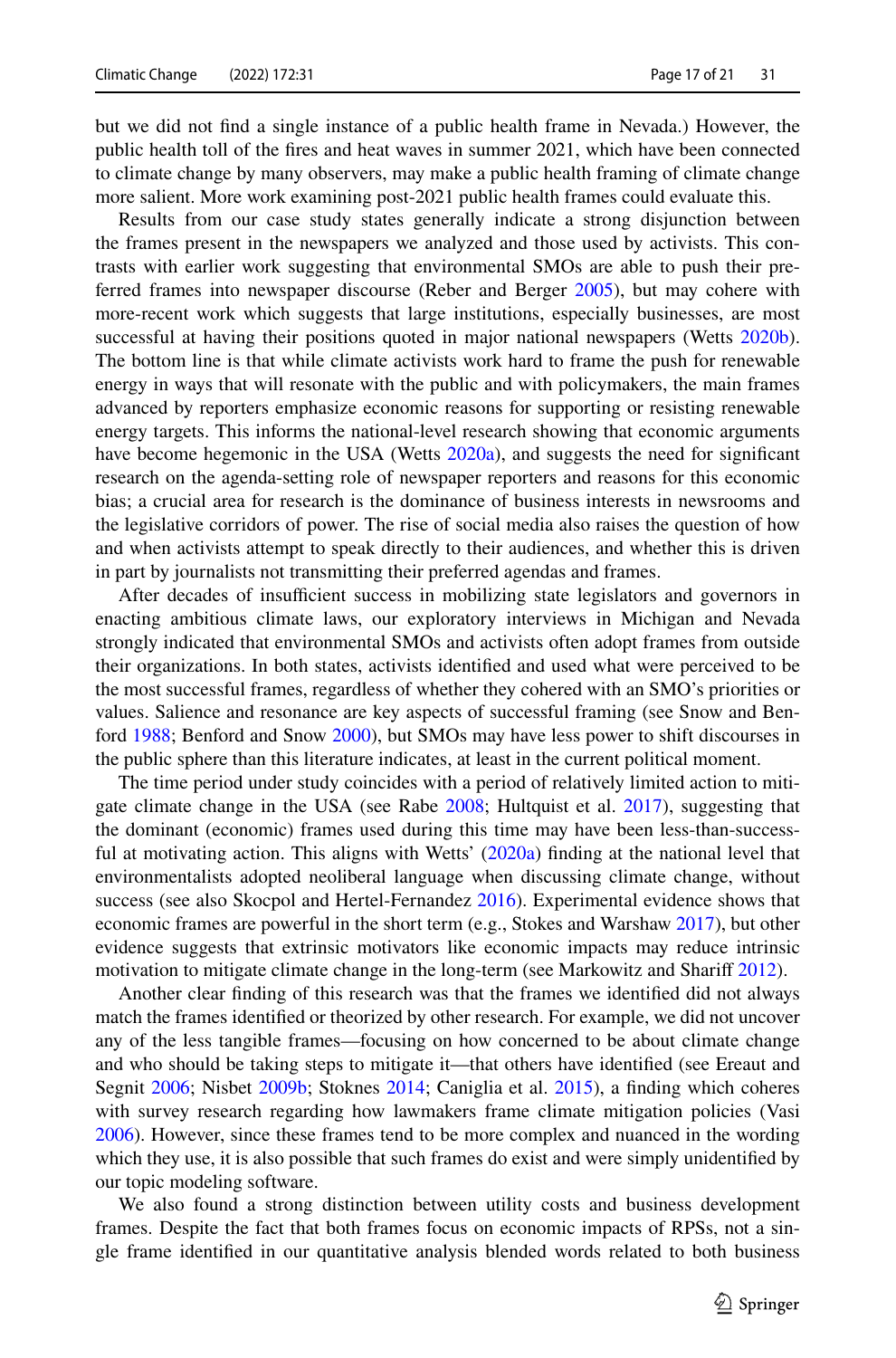development and utility costs, and activists clearly diferentiated between these frames. Both frames were signifcantly more prominent than any other frame analyzed, indicating their importance. However, though both frames are addressed in the literature, very little work examines both at the same time.<sup>[30](#page-17-0)</sup> Furthermore, relatively little of the existing literature focuses on a utility costs frame, despite the prominence of this frame in our data and in the research which does study it (Stokes and Warshaw [2017](#page-20-12)). Similarly, though most of the empirical work about RPS framing has used a frame of job creation/destruction, the jobs-related frame we identifed was in fact a broader business development frame which mentioned jobs but did not exclusively focus on them. Additional research is needed to evaluate common frames, so that future experimental and theoretical work can accurately mirror frames as they actually appear in discourse. $31$ 

Additionally, more work comparing specifc articles would also be useful to help determine nuances of tone and (un)favorability toward RPSs that the structural topic modeling software was unable to evaluate.

A fnal limitation of this research is that we were only able to evaluate two case study states, and we interviewed only fve activists in each state. More qualitative research evaluating the framing of state-level policies is needed, especially since most prior work has occurred on a national level. The two states we examined successfully increased their RPSs. Research focused on states which had unsuccessful RPS policy fghts—such as Arizona, where a 2018 ballot measure to raise the state's RPS to 50% by 2030 failed dramatically (Trabish [2018](#page-20-24))—would help uncover the mechanisms connecting SMO frames, newspaper frames, public perception, policymaker outlooks, and legislative eforts and outcomes. Because of the US's federalist structure, the stakes of state-level climate change policy are high. The role of efective framing of why states should act merits much more attention.

**Supplementary Information** The online version contains supplementary material available at [https://doi.](https://doi.org/10.1007/s10584-022-03371-6) [org/10.1007/s10584-022-03371-6.](https://doi.org/10.1007/s10584-022-03371-6)

**Author contribution** Study conception and design, data collection, and analysis were performed by Ann Garth with assistance from Timmons Roberts. The frst draft of the manuscript was written by Ann Garth and both authors rewrote and revised previous versions of the manuscript. Both authors read and approved the fnal manuscript.

#### **Funding** N/A.

**Data availability** We are completing another article using these data, after which we will make the data available.

**Code availability** Data analysis used software package MALLET, which is Open Source Software released under the Common Public License.

## **Declarations**

**Additional declarations for articles in life science journals that report the results of studies involving humans and/or animals** N/A.

<span id="page-17-0"></span> $30$  Stokes and Warshaw [\(2017](#page-20-12)) and Rabe [\(2007b](#page-19-17)) are exceptions.

<span id="page-17-1"></span><sup>&</sup>lt;sup>31</sup> Research is also needed to identify potential new frames—for example, the winter 2021 blackouts in Texas raised issues of reliability and resilience of an electricity grid heavily dependent upon natural gasfred power plants, so a diversifcation/resilience framing may arise.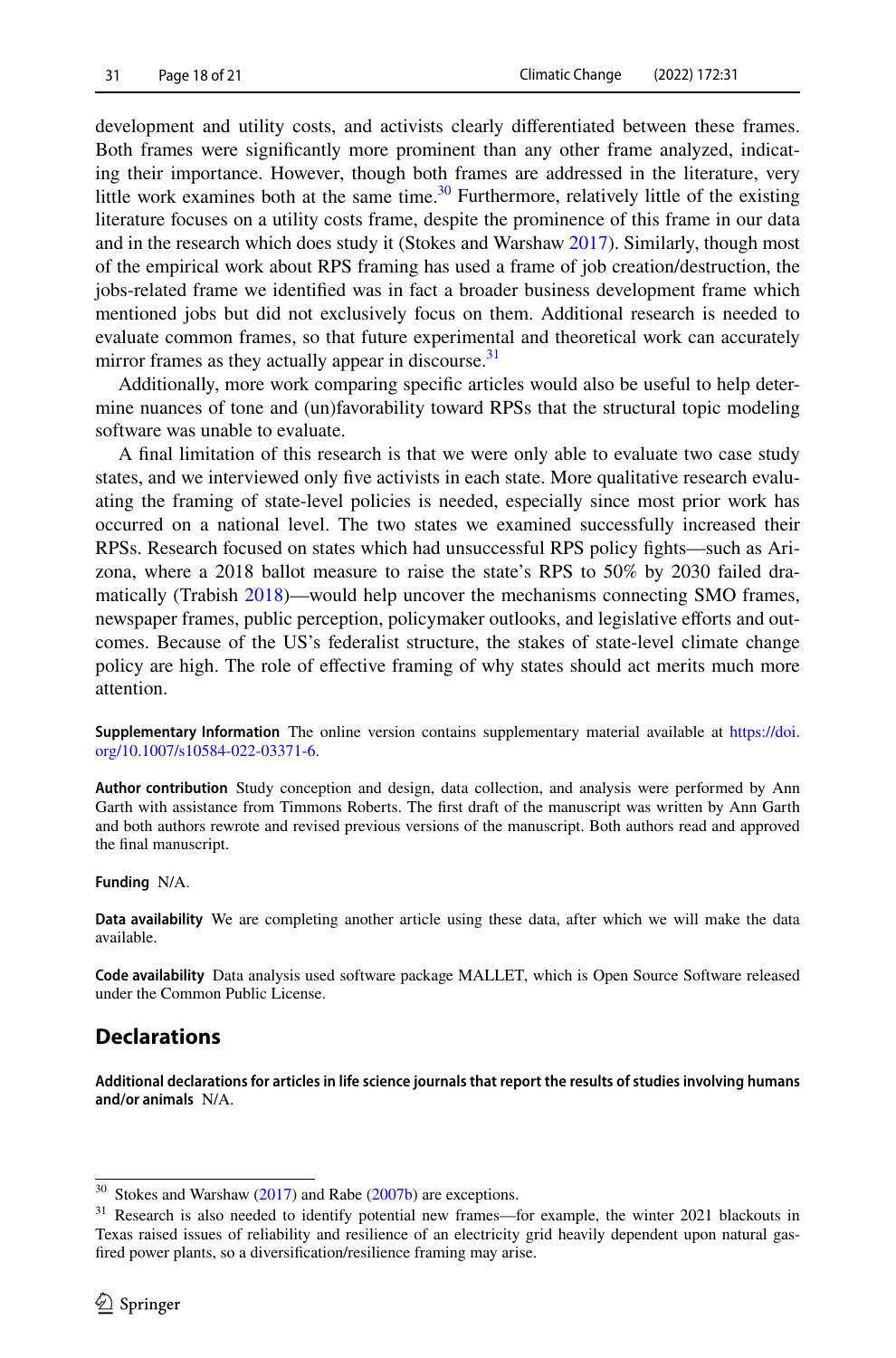#### **Ethics approval**

We received exemption from Brown University's Institutional Review Board because the interviewees were judged to be key informants, not human subjects, since the respondents were not talking about themselves or other individuals.

**Consent to participate** N/A.

**Consent for publication** N/A.

**Confict of interest** The authors declare no confict of interest.

## **References**

- <span id="page-18-18"></span>Anon. n.d. "Nevada Question 6, Renewable Energy Standards Initiative (2018)."*Ballotpedia*. Retrieved March 13, 2020c ([https://ballotpedia.org/Nevada\\_Question\\_6,\\_Renewable\\_Energy\\_Standards\\_Initiative\\_\(2018\)](https://ballotpedia.org/Nevada_Question_6,_Renewable_Energy_Standards_Initiative_(2018))
- <span id="page-18-17"></span>Anon. n.d. "1.3.5.10. Levene test for equality of variances." Retrieved April 19, 2020a [\(https://www.itl.nist.](https://www.itl.nist.gov/div898/handbook/eda/section3/eda35a.htm) [gov/div898/handbook/eda/section3/eda35a.htm](https://www.itl.nist.gov/div898/handbook/eda/section3/eda35a.htm))
- <span id="page-18-19"></span>Anon. n.d. "Michigan State Senate."*Ballotpedia*. Retrieved March 10, 2020b [\(https://ballotpedia.org/Michi](https://ballotpedia.org/Michigan_State_Senate) [gan\\_State\\_Senate\)](https://ballotpedia.org/Michigan_State_Senate)
- <span id="page-18-21"></span>Anon. n.d. "Nevada State Senate."*Ballotpedia*. Retrieved March 13, 2020d [\(https://ballotpedia.org/Nevada\\_](https://ballotpedia.org/Nevada_State_Senate) [State\\_Senate](https://ballotpedia.org/Nevada_State_Senate))
- <span id="page-18-20"></span>Anon. n.d. "Renewable portfolio standard." Retrieved March 13, 2020e ([http://puc.nv.gov/Renewable\\_](http://puc.nv.gov/Renewable_Energy/Portfolio_Standard/) [Energy/Portfolio\\_Standard/\)](http://puc.nv.gov/Renewable_Energy/Portfolio_Standard/)
- <span id="page-18-16"></span>Anon. n.d. "Topic Modeling." Retrieved February 18, 2020f (<http://mallet.cs.umass.edu/topics.php>)
- <span id="page-18-1"></span>Barbose G (2018) "U.S. Renewables portfolio standards: 2018 Annual Status Report."
- <span id="page-18-3"></span>Benford RD, Snow DA (2000) Framing processes and social movements: an overview and assessment. Ann Rev Sociol 26:611–639
- <span id="page-18-9"></span>Betsill MM (2000) "Localizing global climate change: controlling greenhouse gas emissions in U.S. cities." Cambridge, MA: Belfer Center for Science and International Afairs, Environment and Natural Resources Program, Kennedy School of Government, Harvard University
- <span id="page-18-7"></span>Betsill MM (2001) Mitigating climate change in US cities: opportunities and obstacles. Local Environ 6(4):393–406
- <span id="page-18-8"></span>Boudet HS (2011) From NIMBY to NIABY: regional mobilization against liquefed natural gas in the United States. Environ Politics 20(6):786–806
- <span id="page-18-2"></span>Bromley-Trujillo R, Butler JS, Poe J, Davis W (2016) The spreading of innovation: state adoptions of energy and climate change policy. Rev Policy Res 33(5):544–565
- <span id="page-18-14"></span>Brulle RJ, Benford RD (2012) From game protection to wildlife management: frame shifts, organizational development, and feld practices. Rural Sociol 77(1):62–88
- <span id="page-18-11"></span>Brulle R, Norgaard K (2019) Avoiding cultural trauma: climate change and social inertia. Environ Politics 28:1–23
- <span id="page-18-10"></span>Caniglia BS, Brulle RJ, Szasz A (2015) Civil society, social movements, and climate change. Oxford University Press, New York, NY
- <span id="page-18-5"></span>Carmichael JT, Brulle RJ (2017) Elite cues, media coverage, and public concern: an integrated path analysis of public opinion on climate change, 2001–2013. Environ Politics 26(2):232–252
- <span id="page-18-6"></span>Carmichael JT, Brulle RJ, Huxster JK (2017) The great divide: understanding the role of media and other drivers of the partisan divide in public concern over climate change in the USA, 2001–2014. Clim Change 141(4):599–612
- <span id="page-18-0"></span>Collier U, Löfstedt RE (1997) Think globally, act locally?: local climate change and energy policies in Sweden and the UK. Glob Environ Chang 7(1):25–40
- <span id="page-18-13"></span>Cress DM, Snow DA (2000) The outcomes of homeless mobilization: the infuence of organization, disruption, political mediation, and framing. Am J Sociol 105(4):1063–1104
- <span id="page-18-15"></span>DiMaggio P, Nag M, Blei D (2013) Exploiting affinities between topic modeling and the sociological perspective on culture: application to newspaper coverage of U.S. government arts funding. Poetics 41(6):570–606
- <span id="page-18-4"></span>Druckman JN (2001) The implications of framing efects for citizen competence. Polit Behav 23(3):225–256
- <span id="page-18-12"></span>Ellingson S (1995) Understanding the dialectic of discourse and collective action: public debate and rioting in antebellum cincinnati. Am J Sociol 101(1):100–144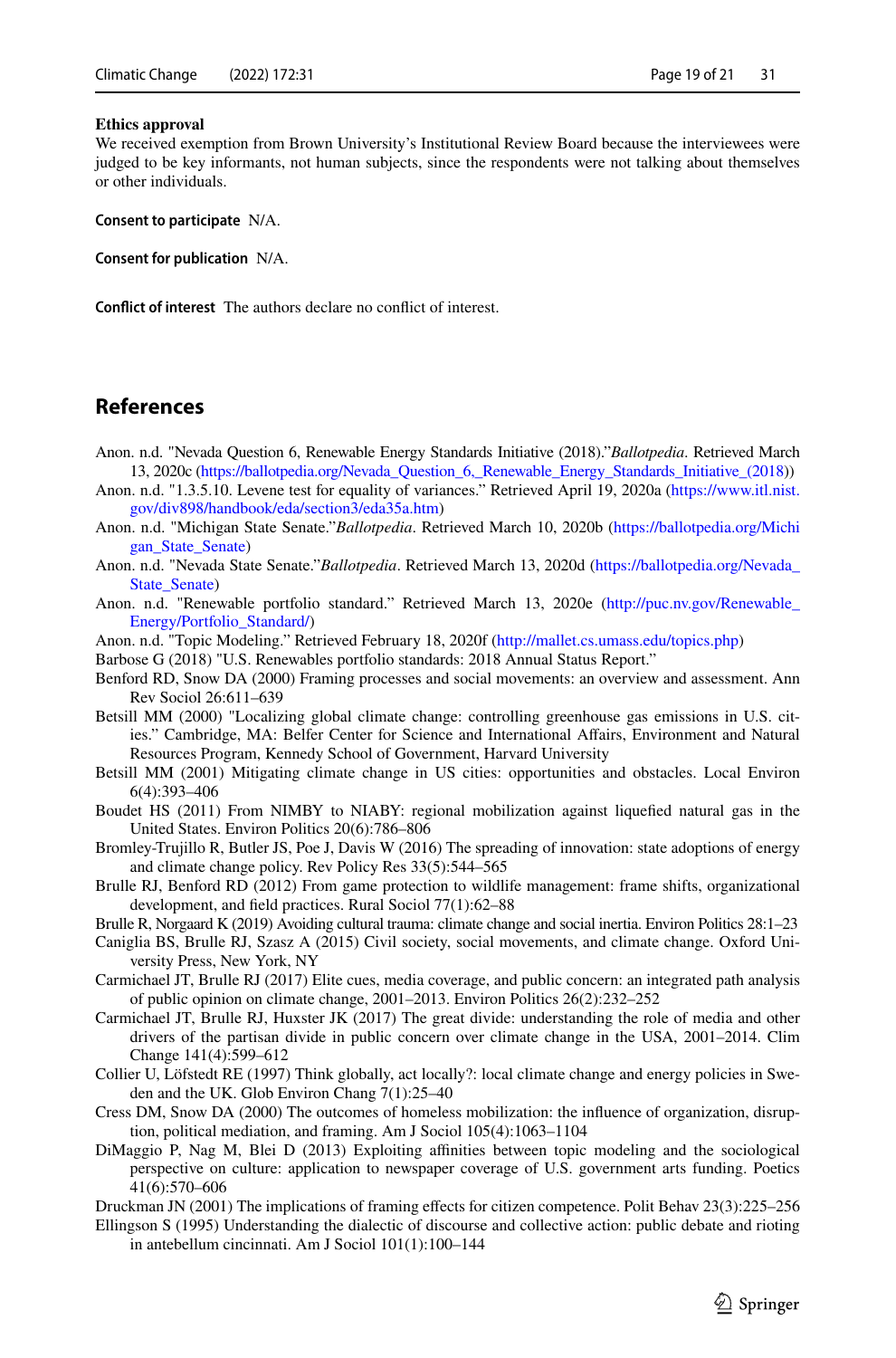- <span id="page-19-11"></span>Elzen B, Geels FW, Leeuwis C, van Mierlo B (2011) Normative contestation in transitions 'in the making': animal welfare concerns and system innovation in pig husbandry. Res Policy 40(2):263–275
- <span id="page-19-8"></span>Entman RM (1993) Framing: toward clarifcation of a fractured paradigm. J Commun 43(4):51–58
- <span id="page-19-22"></span>Ereaut, Gil, and Nat Segnit. 2006. *Warm words: how are we telling the climate story and can we tell it better?* London, UK: Institute for Public Policy Research. Retrieved September 18, 2019 [\(https://www.ippr.](https://www.ippr.org/research/publications/warm-wordshow-are-we-telling-the-climate-story-and-can-we-tell-it-better) [org/research/publications/warm-wordshow-are-we-telling-the-climate-story-and-can-we-tell-it-better](https://www.ippr.org/research/publications/warm-wordshow-are-we-telling-the-climate-story-and-can-we-tell-it-better)).
- <span id="page-19-0"></span>Feinberg M, Willer R (2013) The moral roots of environmental attitudes. Psychol Sci 24(1):56–62
- <span id="page-19-26"></span>Ferber, Dan. 2012. "Michigan rejects measure to expand renewable energy standard." *Energy News Network*. Retrieved March 11, 2020 [\(https://energynews.us/2012/11/06/midwest/michigan-rejects-measu](https://energynews.us/2012/11/06/midwest/michigan-rejects-measure-to-expand-renewable-energy-standard/) [re-to-expand-renewable-energy-standard/\)](https://energynews.us/2012/11/06/midwest/michigan-rejects-measure-to-expand-renewable-energy-standard/).
- <span id="page-19-21"></span>Hajer M, Versteeg W (2005) A decade of discourse analysis of environmental politics: achievements, challenges, perspectives. J Environ Planning Policy Manage 7(3):175–184
- <span id="page-19-6"></span>Hand C, Williams D (2019) "State-level factors in metropolitan climate activism."J Public Prof Sociol 11(1):Article 1
- <span id="page-19-15"></span>Hess DJ, Mai QD, Brown KP (2016) Red States, green laws: ideology and renewable energy legislation in the United States. Energy Res Soc Sci 11:19–28
- <span id="page-19-5"></span>Hultquist A, Wood RS, Romsdahl RJ (2017) The relationship between climate change policy and socioeconomic changes in the U.S. Great Plains. Urban Aff Rev 53(1):138-174
- <span id="page-19-29"></span>Kahn ME, Kotchen MJ (2011) Business cycle effects on concern about climate change: the chilling effect of recession. Climate Change Econ 02(03):257–273
- <span id="page-19-20"></span>Karapin R (2018) Not waiting for Washington: climate policy adoption in California and New York. Polit Sci Q 133(2):317–353
- <span id="page-19-13"></span>Ketelaars P (2016) "What strikes the responsive chord? The effects of framing qualities on frame resonance among protest participants.". Mobilization: Int Q 21(3):341–60
- <span id="page-19-14"></span>Kinder DR (1998) Communication and opinion. Annu Rev Polit Sci 1(1):167–197
- <span id="page-19-1"></span>Lindseth G (2004) The cities for climate protection campaign (CCPC) and the framing of local climate policy. Local Environ 9(4):325–336
- <span id="page-19-12"></span>Lupia A (2013) Communicating science in politicized environments. Proc Natl Acad Sci 110(Supplement 3):14048–14054
- <span id="page-19-18"></span>Maibach EW, Nisbet M, Baldwin P, Akerlof K, Diao G (2010) Reframing climate change as a public health issue: an exploratory study of public reactions. BMC Publ Health 10(1):299
- <span id="page-19-31"></span>Markowitz EM, Sharif AF (2012) Climate change and moral judgement. Nat Clim Chang 2(4):243–247
- <span id="page-19-30"></span>Meyer R (2020) "Voters really care about climate change." The Atlantic. Retrieved March 20, 2020 [\(https://www.](https://www.theatlantic.com/science/archive/2020/02/poll-us-voters-really-do-care-about-climate-change/606907/) [theatlantic.com/science/archive/2020/02/poll-us-voters-really-do-care-about-climate-change/606907/\)](https://www.theatlantic.com/science/archive/2020/02/poll-us-voters-really-do-care-about-climate-change/606907/)
- <span id="page-19-16"></span>Miler K (2016) Legislative responsiveness to constituency change. Am Politics Res 44(5):816–843
- <span id="page-19-25"></span>Mohr JW, Bogdanov P (2013) Topic models: what they are and why they matter. Poetics 41(6):545–569
- <span id="page-19-27"></span>Morehouse, Catherine. 2019. "Nevada passes bill for 50% Renewables by 2030, 100% Carbon Free by 2050." *Utility Dive*. Retrieved March 20, 2020 [\(https://www.utilitydive.com/news/nevada-passes-bill](https://www.utilitydive.com/news/nevada-passes-bill-for-50-renewables-by-2030-100-carbon-free-by-2050/553138/)[for-50-renewables-by-2030-100-carbon-free-by-2050/553138/](https://www.utilitydive.com/news/nevada-passes-bill-for-50-renewables-by-2030-100-carbon-free-by-2050/553138/))
- <span id="page-19-7"></span>Myers TA, Nisbet MC, Maibach EW, Leiserowitz AA (2012) A public health frame arouses hopeful emotions about climate change. Clim Change 113(3):1105–1112
- <span id="page-19-10"></span>Nisbet, Matthew. (2009a) "Knowledge into action: framing the debates over climate change and poverty." in Doing News Framing Analysis: Empirical, Theoretical, and Normative Perspectives, edited by J. Kuypers and J. Kuypers. New York: Routledge
- <span id="page-19-23"></span>Nisbet MC (2009) "Communicating climate change: why frames matter for public engagement.". Environ Sci Policy Sustain Dev 51(2):12–23
- <span id="page-19-28"></span>O'Connor RE, Bord RJ, Yarnal B, Wiefek N (2002) Who wants to reduce greenhouse gas emissions? Soc Sci Q 83(1):1–17
- <span id="page-19-24"></span>Pew Research Center (2019) "2. Views of government and the nation." Pew Research Center.Retrieved April 14, 2020 [\(https://www.pewresearch.org/politics/2019/12/17/views-of-government-and-the-nation/](https://www.pewresearch.org/politics/2019/12/17/views-of-government-and-the-nation/)).
- <span id="page-19-9"></span>Price V, Tewksbury D (1997). "News values and public opinion: a theoretical account of media priming and framing." (13) 173–212
- <span id="page-19-19"></span>Rabe B (2007) Beyond Kyoto: climate change policy in multilevel governance systems. Governance 20(3):423–444
- <span id="page-19-17"></span>Rabe B (2007) Race to the top: the expanding role of U.S state renewable portfolio standards. Sustain Dev Law Policy 7(3):10–16
- <span id="page-19-2"></span>Rabe B (2008) States on steroids: the intergovernmental Odyssey of American Climate Policy. Rev Policy Res 25(2):105–128
- <span id="page-19-4"></span>Rabe B (2011) "Contested Federalism and American Climate Policy." Publius J Federalism 41(3):494–521
- <span id="page-19-3"></span>Rayner S (2010) How to eat an elephant: a bottom-up approach to climate policy. Clim Pol 10(6):615–621